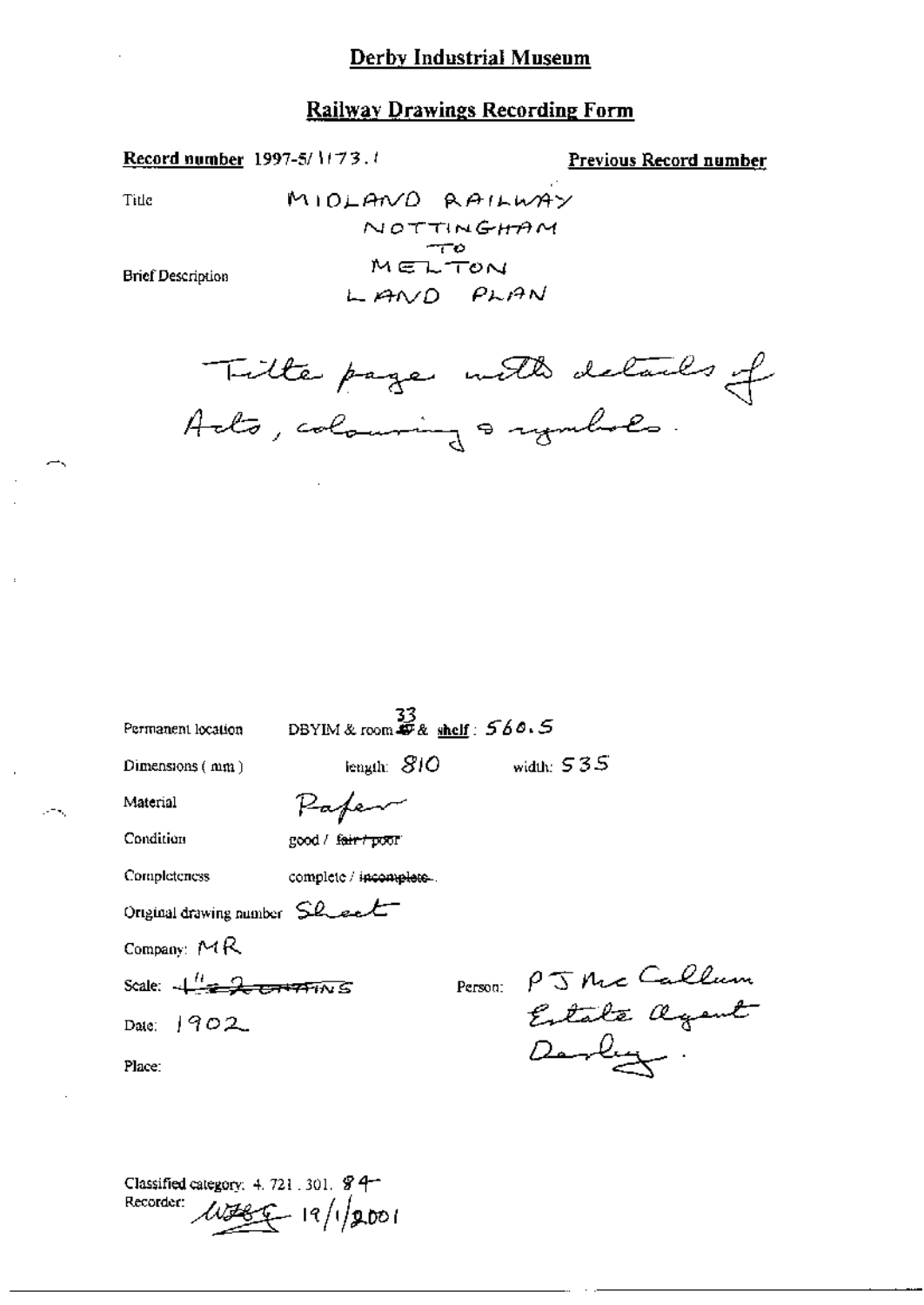## **Railway Drawings Recording Form**

## Record number 1997-5/1173, 2-

### **Previous Record number**

Title

**Brief Description** 

| Rear of ranks showing tracks, buildings, bridges,                                         |
|-------------------------------------------------------------------------------------------|
| roads, untercourses & londowners.                                                         |
| Parcile of Nottingham (Formerly Parciles of Snainton Q).<br>Records of the F.R. idealerly |
| Paruh of West Bridgeford.                                                                 |
| Handouners: News Ashworth, Kirk 860.                                                      |
| Reserve Lovenece, Weldon Phonemael. Corporation of Nottingham                             |
| John T Brewster. Frederick Brewster. GeoFreeth.                                           |
| Larconza W Gooster. Railway & general Engineering Co Ltd.                                 |
| John Chaworth Musters.                                                                    |
| bandon Road In, River Trent, Grantham Canal.                                              |
| DBYIM & room $\frac{34}{36}$ & shelf: $560.5$<br>Permanent location                       |
| width: $535$<br>Dimensions (mm)<br>length: $810$                                          |
| Material<br>Faper                                                                         |
| Condition<br>good / fa <del>ir / poor</del> -                                             |
| Completeness<br>complete / incomplete                                                     |
| Original drawing number $S$ health $\vert$                                                |
| Company: $M \sim$                                                                         |
| Scale: $1'' = 2c\pi$ 4.45<br>Person:                                                      |
| Date: $[902]$                                                                             |
| Place:                                                                                    |
| Nottinghow<br>$OM #M$                                                                     |
|                                                                                           |
| Classified category: $4.721.301.$ $84-$<br>Recorder:<br>$1144 - 19/12001$                 |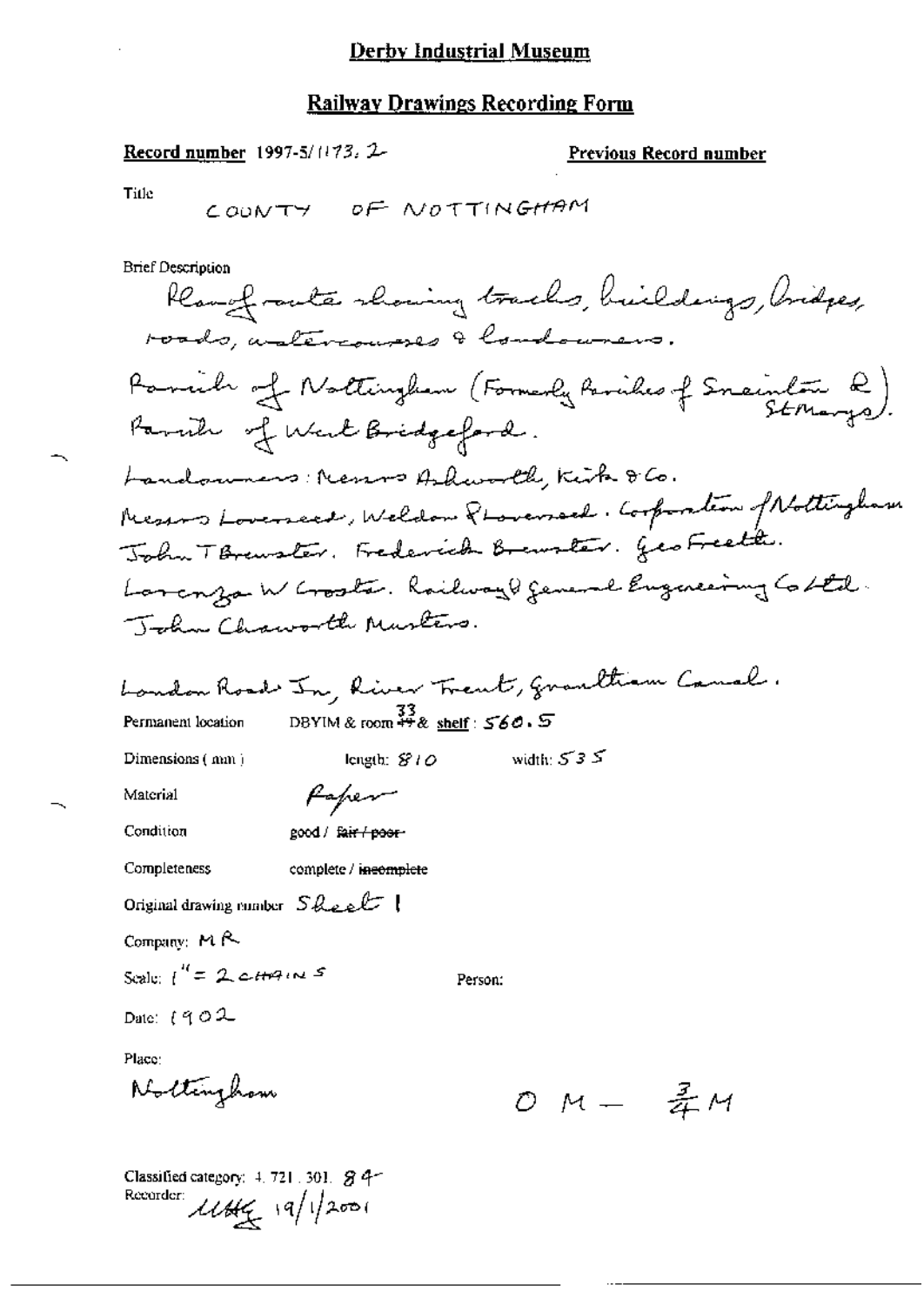### Railway Drawings Recording Form

Record number 1997-5/1173. 3

Previous Record number

Title

**Brief Description** 

| Planofrants rhowing tracks, buildings, bridges, |
|-------------------------------------------------|
| roads, watercourses & landowners.               |
| Panile of West Bradgeford.                      |
| Landowners: Tohn Chawarth Muslers.              |
| Catherine Realfield. Rev WR Waters.             |

|  |  | faring over Radeliffe Road, Bridgeford Road. |
|--|--|----------------------------------------------|
|--|--|----------------------------------------------|

Permanent location

33<br>DBYIM & room \$28 shelf: 560, 5

Dimensions (mm)

length:  $S/O$  width:  $S3S$ 

Person:

Material

Condition

Paper good / fair / poor-

Completeness

complete / incomplete

Original drawing number Sheet 2

Company: MR

Scale:  $1^{h}$  = 2 channes

Date:  $(902$ 

Place:

 $\frac{3}{4}M - 1\frac{1}{2}M$ 

Classified category: 4, 721, 301, 84-Recorder: 11Afg 19/1/2001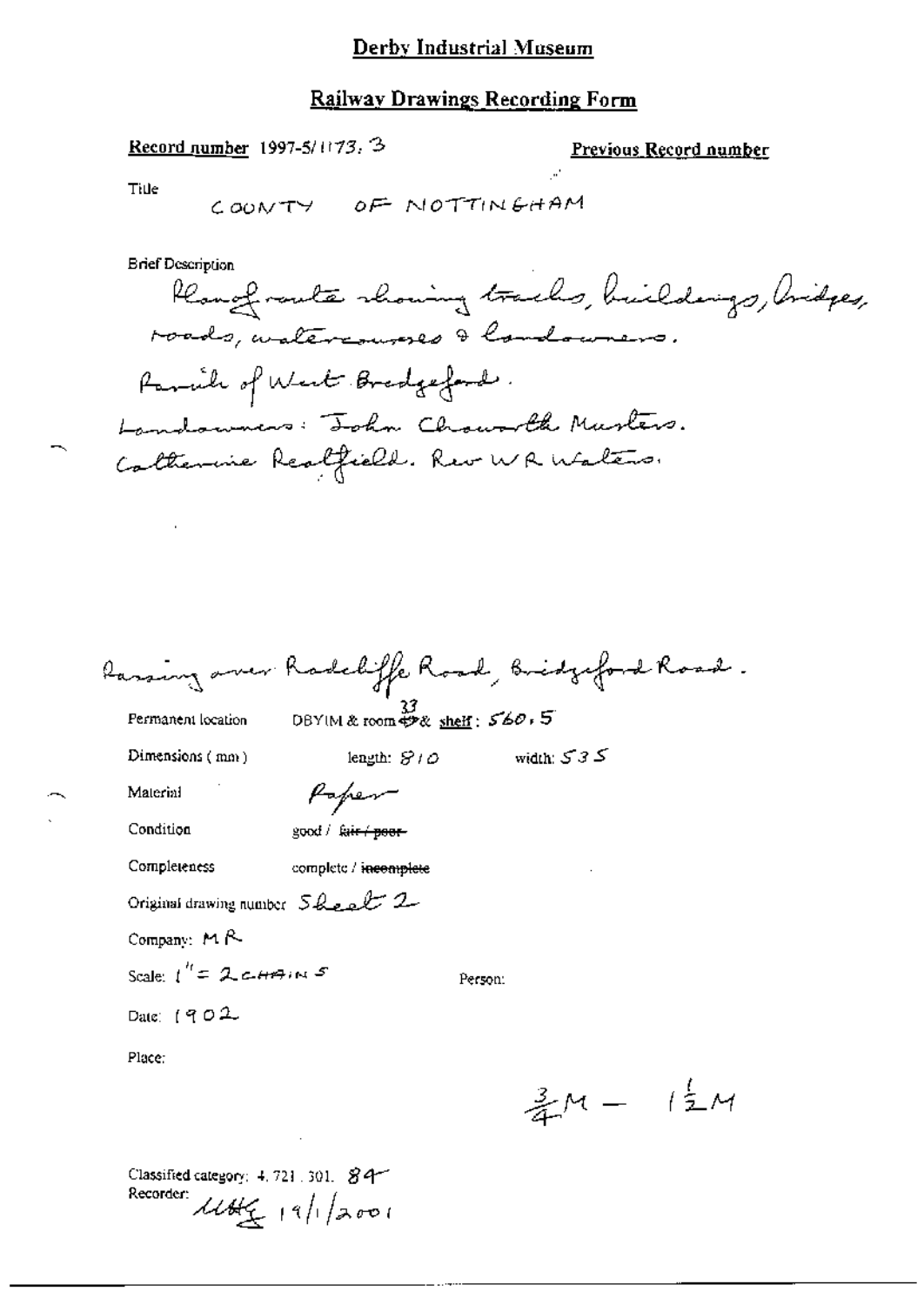Record number 1997-5/1173. 4

Previous Record number

Title

**Brief Description** 

J.

fassing over Melton Road, Smarts Brickgard.

Permanent location

 $\frac{33}{2560.5}$ <br>DBYIM & room  $\omega$  & shelf: 560.5

Person:

Dimensions (mm)

width:  $535$ length:  $S10$ Paper

Material

Condition

good / fair / poor-

Completeness complete / incomplete

Original drawing number 5 healt 3

Company: MR

Scale:  $i^{\prime\prime}=2$  cannot  $s$ 

Date: 1902

Place:

 $1/2 M - 24 M$ 

Classified category:  $4.721.301.94-$ Recorder  $11/2001$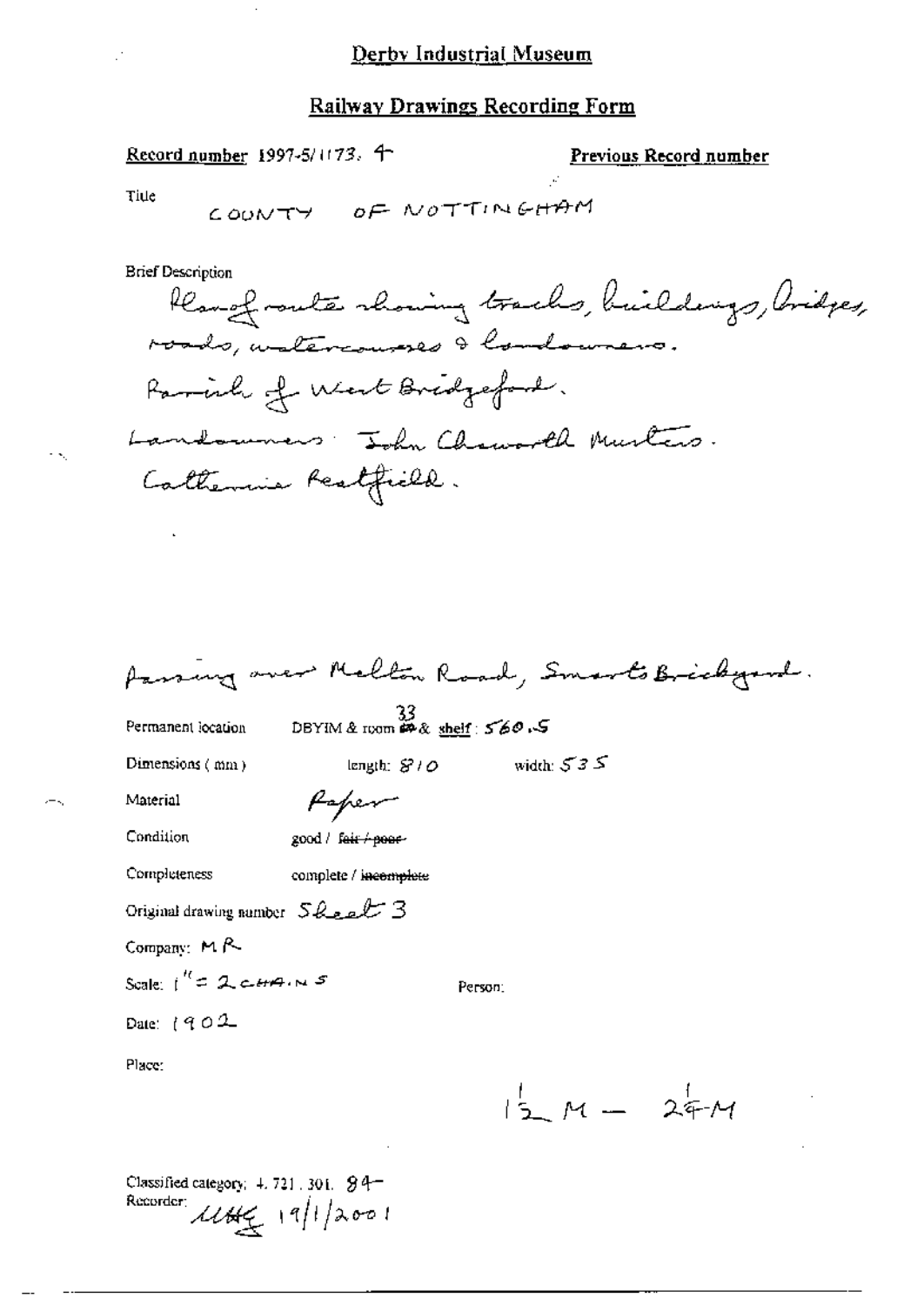#### **Railway Drawings Recording Form**

#### Record number 1997-5/1173. 5

Previous Record number

Title

**Brief Description** 

Rear of route showing tracks, buildings, bridges, roads, unatercourses & londowners. Panish of West Bridgeford. Parash of Edwardton. Landowners. John Chausoll Murles Arthur W Brewill

Station area Melton Road

Permanent location

DBYIM & room  $\stackrel{33}{\leftrightarrow}$  & shelf:  $560.5$ 

length:  $S/O$ 

Dimensions  $(mn)$ 

Paper

Material Condition

good / fair / poor-

Completeness complete / ineomplete

Original drawing number  $S$  hear  $t$  4

Company: MR

Scale:  $1'' = 2c$  main 5

Person:

width:  $535$ 

Date:  $(902$ 

Place:

Edwardton Scalin

Classified category: 4, 721, 501, \$4+ Recorder:  $11666 = 19/12001$ 

 $24 M - 3 M$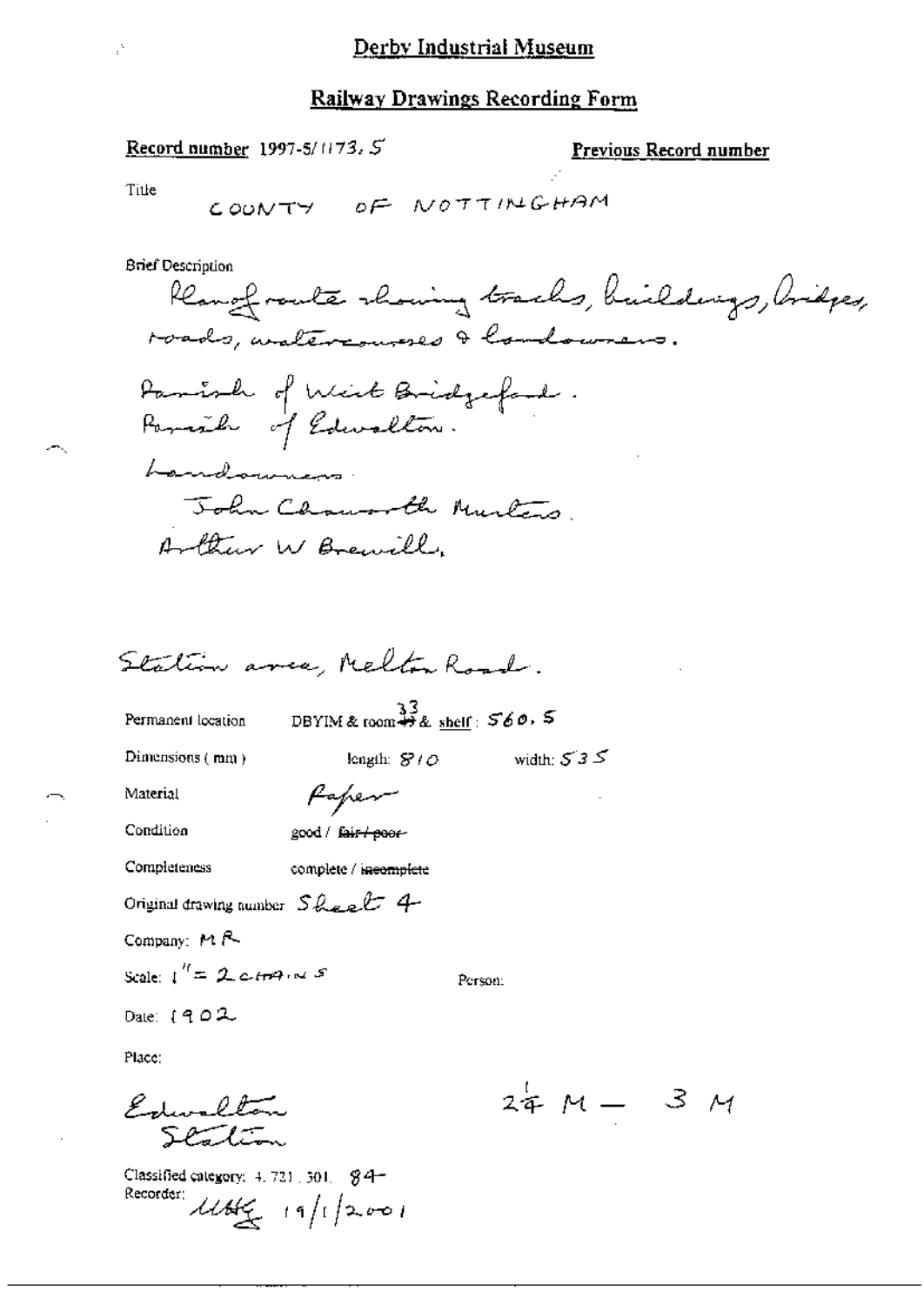## **Railway Drawings Recording Form**

### Record number 1997-5/1173, 6

Previous Record number

Tille

**Brief Description** 

Plangfrowth showing tracks, buildings, Aridges, roads, untercourses & landowners. Panich of Edwardton. Parish of Plumbree (Farmerly Fournhip of Plumbree) Landowners: John Chausette Murtins. John E Burnside.

Passing under Plumtree Road.

Permanent location

DBYIM & room  $\stackrel{33}{48}$  shelf:  $560.5$ 

Dimensions (mm)

lungth:  $S1O$ width:  $535$ 

Person:

Material

Condition

good / fair / poor-

Paper

Completeness complete / incomplete

Original drawing number  $S_{\text{break}}$ 

Company: MR

Scale:  $i'' = 2$  city  $i$ ,  $i$  5

Date:  $1902$ 

Place:

3 M - 32M

Classified category:  $4.721, 301, 84$ Recorder:  $\mathcal{U}\mathcal{U}\left(\frac{1}{2}\right)$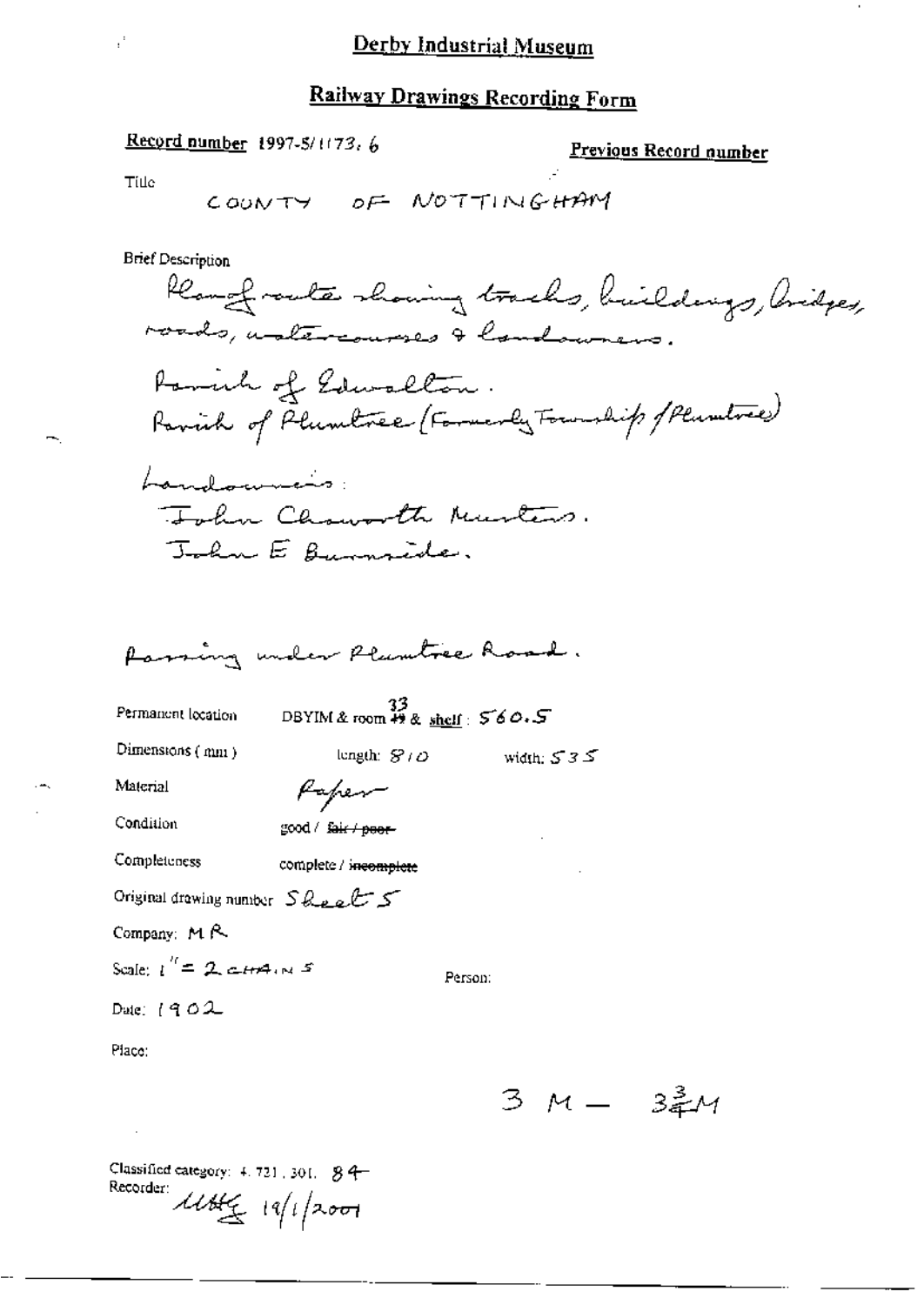### **Railway Drawings Recording Form**

#### Record number 1997-5/1173.77

#### Previous Record number

Title

# COONTY OF NOTTINGHAM

**Brief Description** 

Renofrante showing tracks, buildings, bridges, roads, watercourses & handowners. Parish of Phimbres (Formerly Foundip of Plumtres) Landoumers John Elliott Bunnede.

Rev Wm Burnsede.

| Permanent location                           | 33<br>DBYIM & toom $\frac{33}{49}$ & shelf: $560.5$ |              |
|----------------------------------------------|-----------------------------------------------------|--------------|
| Dimensions $(mn)$                            | length: $810$                                       | width: $535$ |
| Material                                     | Paper                                               |              |
| Condition                                    | good / fa <del>ir / poor-</del>                     |              |
| Completeness                                 | complete / incomplete                               |              |
| Original drawing number $S_{\text{break}}$ 6 |                                                     |              |
| Company: MR                                  |                                                     |              |
| Scale: $1^{\prime\prime} = 2$ ctop in 5      |                                                     | Person:      |
| Date: $(902$                                 |                                                     |              |
| Place:                                       |                                                     |              |
|                                              |                                                     | $34 M -$     |

Classified category: 4, 721, 301, 94-Recorder: 11Hg 19/1/2001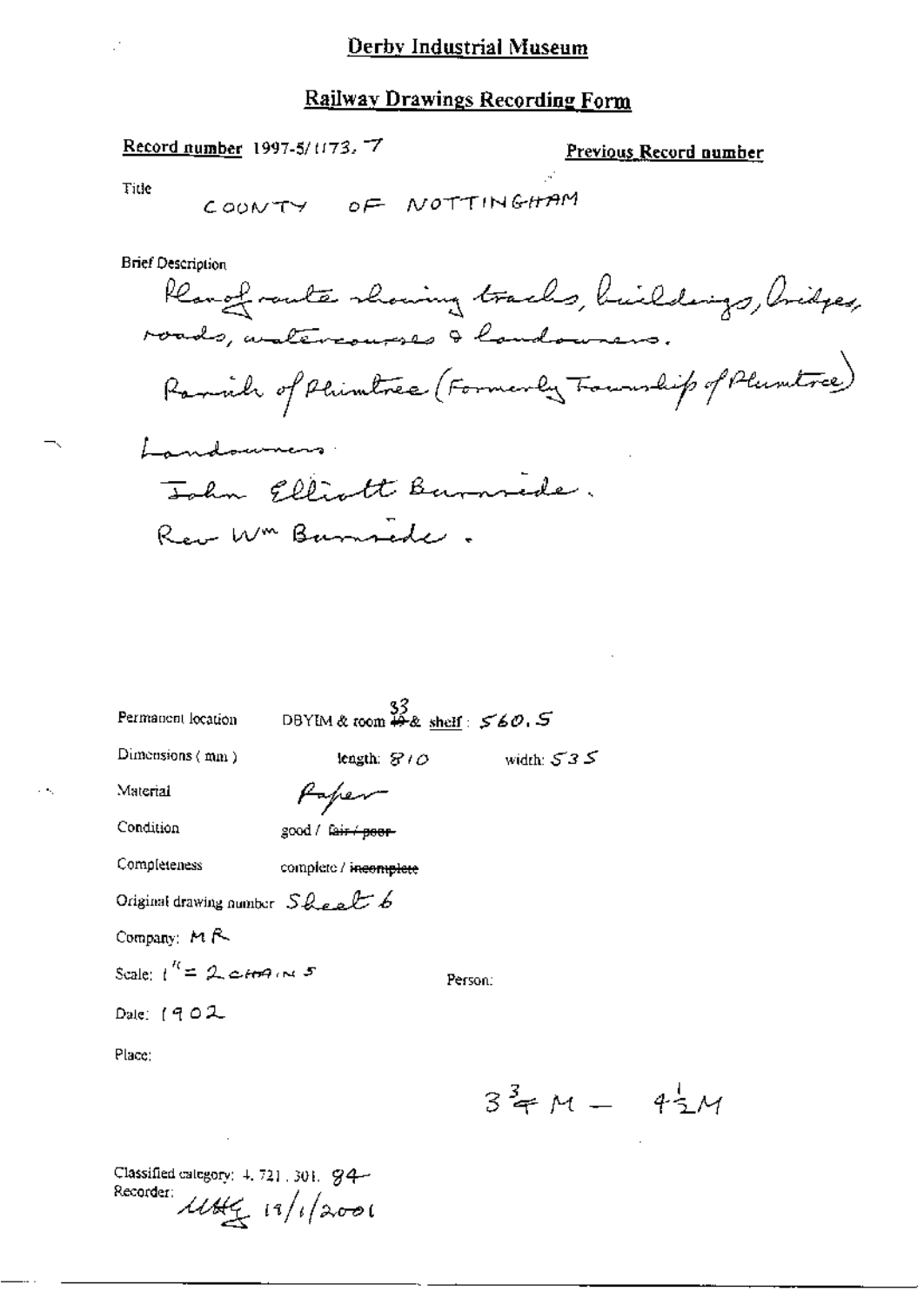### Railway Drawings Recording Form

#### Record number 1997-5/1173,  $\mathcal{S}$

#### <u>Previous Record number</u>

Title

**Brief Description** 

Rearefronte showing tracks, buildings, Cridges, roads, untercourses & landowners. favoide of Plumitres (Formerly Foundity of Plumbre). Parish of Normantin on the wholes (Formerly Revise of Plumbre, Fountliep of Normanton). Landouners: John Elliott Burnsides.

width:  $535$ 

Station and

Permanent location

 $33$ <br>DBYIM& room # & shelf:  $560.5$ 

Dimensions  $(mn)$ 

length:  $S/O$ 

Material

Paper

Condition

good / fair-poor-

Completeness complete / incomplete

Original drawing number  $S\⊂>ek$ 

Company: MR

Scale:  $1^{\prime\prime}$  = 2 cHM in 5

Person:

Date:  $(902$ 

Place:

Rhimtner Station

Classified category: 4, 721-301, 84-Recorder:  $\frac{\mu}{\mu}$  19/1/2001

 $4\frac{1}{2}M - 5\frac{1}{4}M$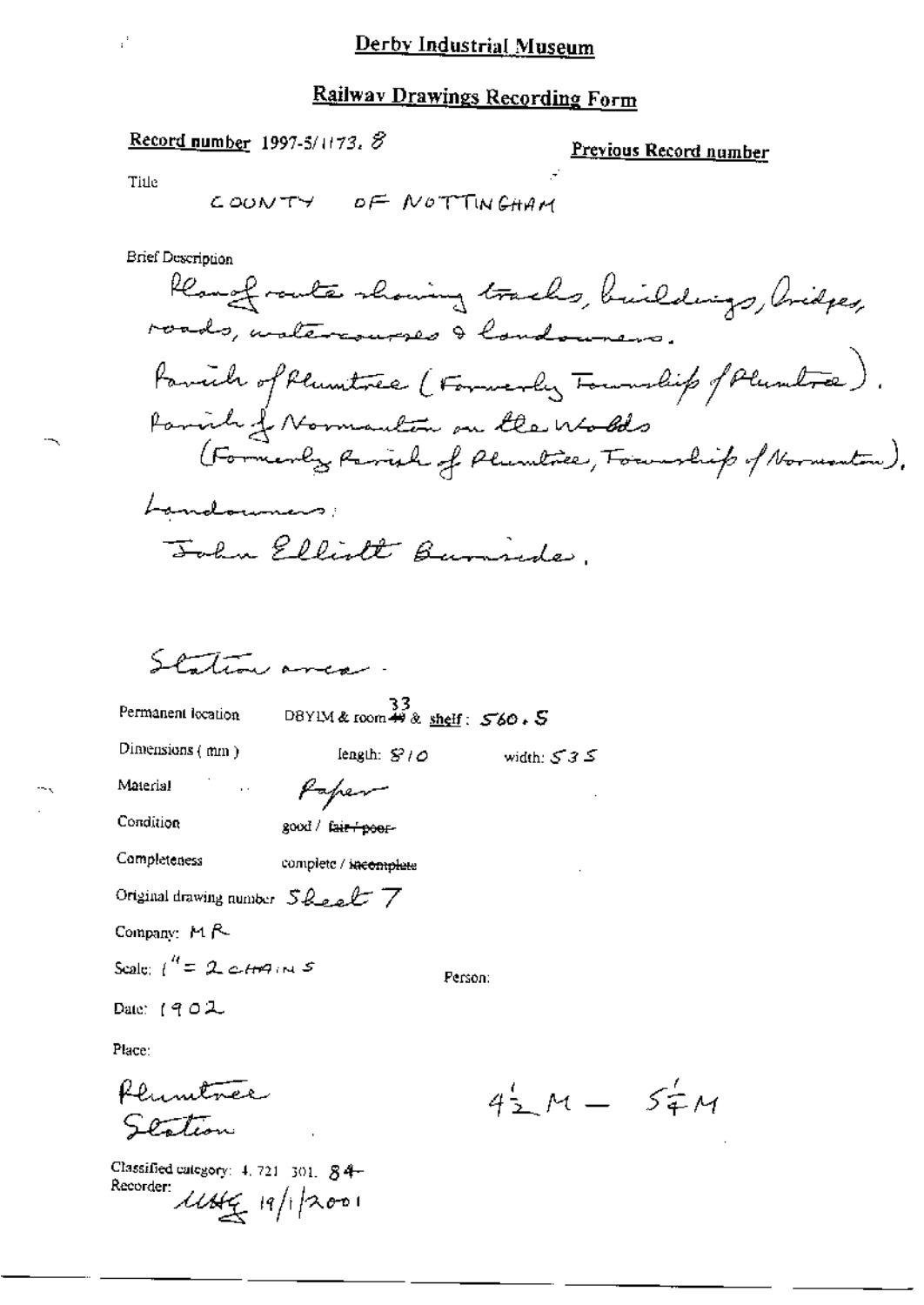## Record number 1997-5/1173. 9

Previous Record number

 $6M$ 

Title

۳.

**Brief Description** 

 $\mathbf{r}$ 

| Permanent location                  | 33<br>DBYIM & room $\mathbf{\ddot{\theta}}$ & shelf: $560.5$ |                    |
|-------------------------------------|--------------------------------------------------------------|--------------------|
| Dimensions (mm)                     | length: $S$ $\iota$ $\varphi$                                | width: $535$       |
| Material                            | Kaper                                                        |                    |
| Condition                           | good / fair-t-peut-                                          |                    |
| Completeness                        | complete / incomplete                                        |                    |
| Original drawing number $S\&subs B$ |                                                              |                    |
| Company: $M R$                      |                                                              |                    |
| Scale: $1'' = 2$ correlations 5     |                                                              | Person:            |
| Date: $(902$                        |                                                              |                    |
| Place:                              |                                                              |                    |
| flumtree S.B.                       |                                                              | $54^{\circ}$ M $-$ |
|                                     |                                                              |                    |

Classified category: 4-721, 301, 84-Recorder: 1144 19/1/2001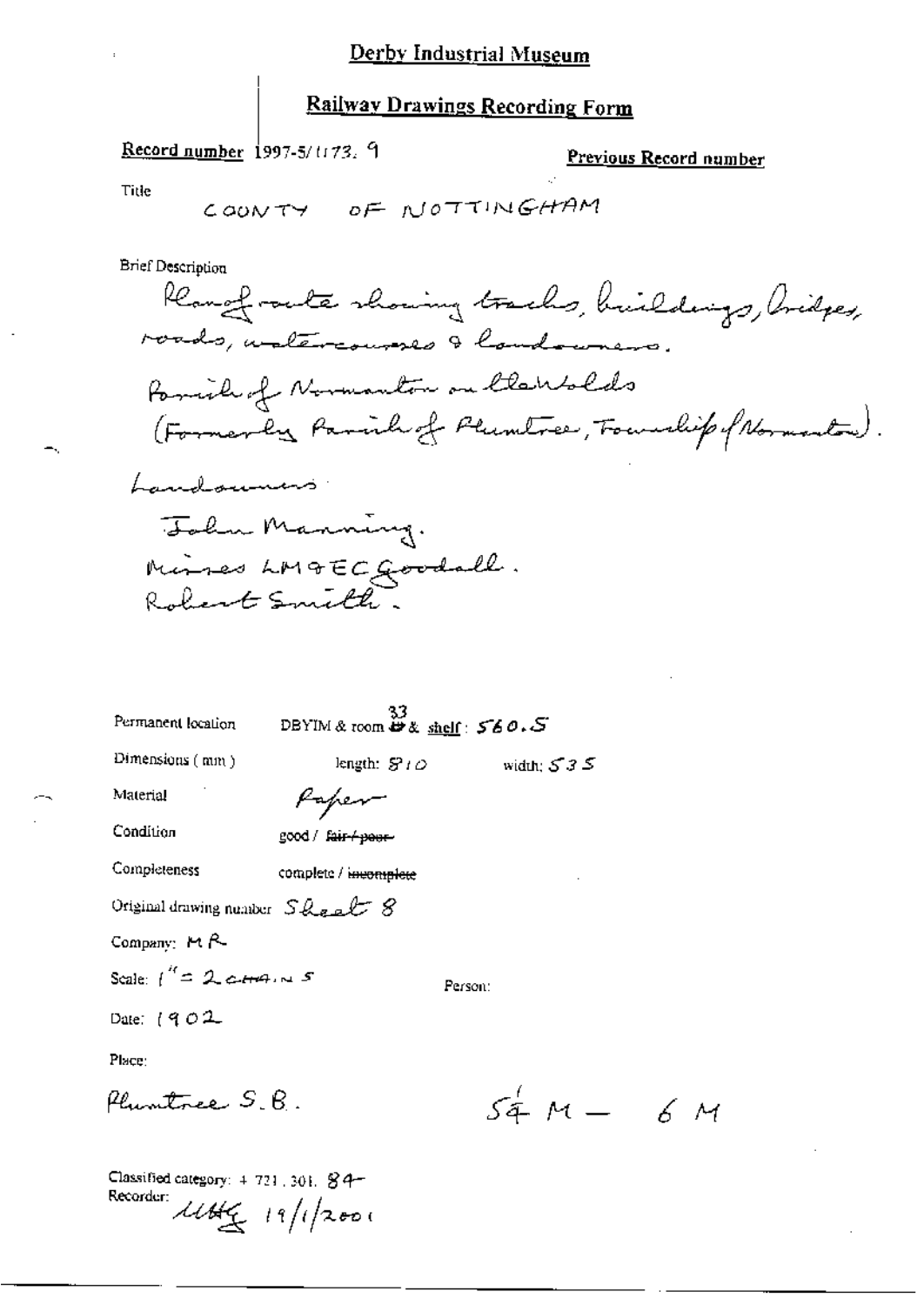## **Railway Drawings Recording Form**

#### Record number 1997-5/1173, 1 O

Previous Record number

Title

**Brief Description** 

Rear of route showing tracks, buildings, bridges, roads, watercourses & landowners. Parish of Normanton on the Walds<br>(Formerly Parish of Plumetree. Township f Normanton)<br>Parish of Stanlon on the Wolds. Landowners: George Coke Robertion. William H Roberta.

| Permanent location                                        | 33<br>DBYIM & room #2 & shelf: $560.5$ |              |
|-----------------------------------------------------------|----------------------------------------|--------------|
| Dimensions (mm)                                           | length: $S/O$                          | width: $535$ |
| Material                                                  | Paper                                  |              |
| Condition                                                 | good / fa <del>ir / poor-</del>        |              |
| Completeness                                              | complete / meomplete                   |              |
| Original drawing number $SQ_{\text{total}}$               |                                        |              |
| Company: MR                                               |                                        |              |
| Scale: $1^{\prime\prime}$ = 2 c $\epsilon$ ma, $\kappa$ 5 | Person:                                |              |
|                                                           |                                        |              |

Date:  $(902$ 

Place:

Stanton Lummel

Classified category: 4, 721, 301, 84-Recorder:  $\mathcal{U}\mathcal{U}\left(\frac{1}{2}\right)$ 

 $6M - 64M$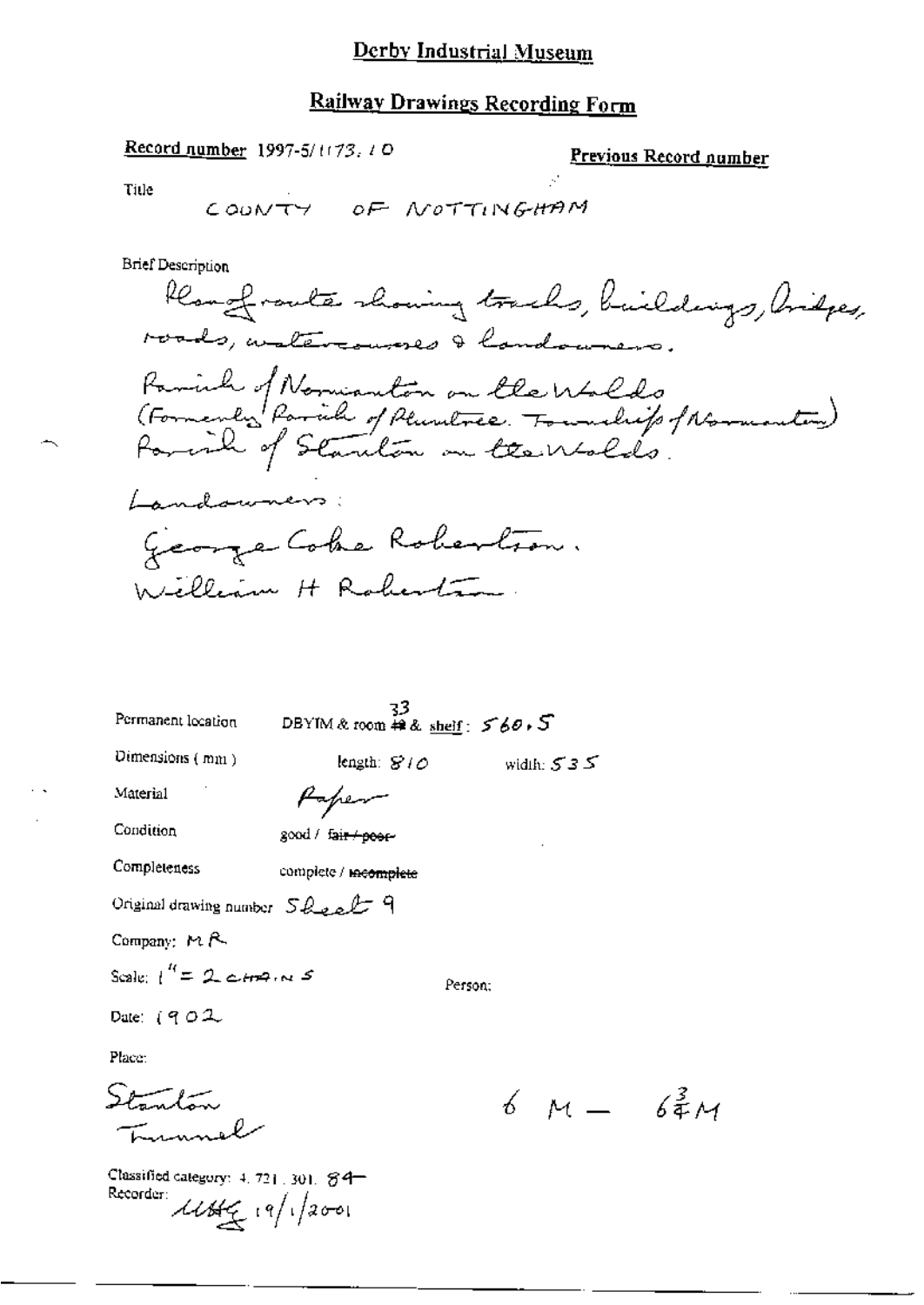## Railway Drawings Recording Form

### Record number 1997-5/1173. [1]

Classified category, 4, 721, 301, 84-

Recorder use 19/1/2001

#### Previous Record number

Title

South and turnel. Spoil tops & powder magazine DBYIM & room # & shelf:  $560.5$ Permanent location Dimensions (mm) width:  $535$ length;  $810$ Paper-Material Condition good / fair / peer-Completeness complete / incomplete Original drawing number  $S$ heet 10 Company: MR Scale:  $i^{\prime\prime}=2$  cannot Person: Date: [902 Place:  $644 - 754$ Sl<del>anton</del> nnnel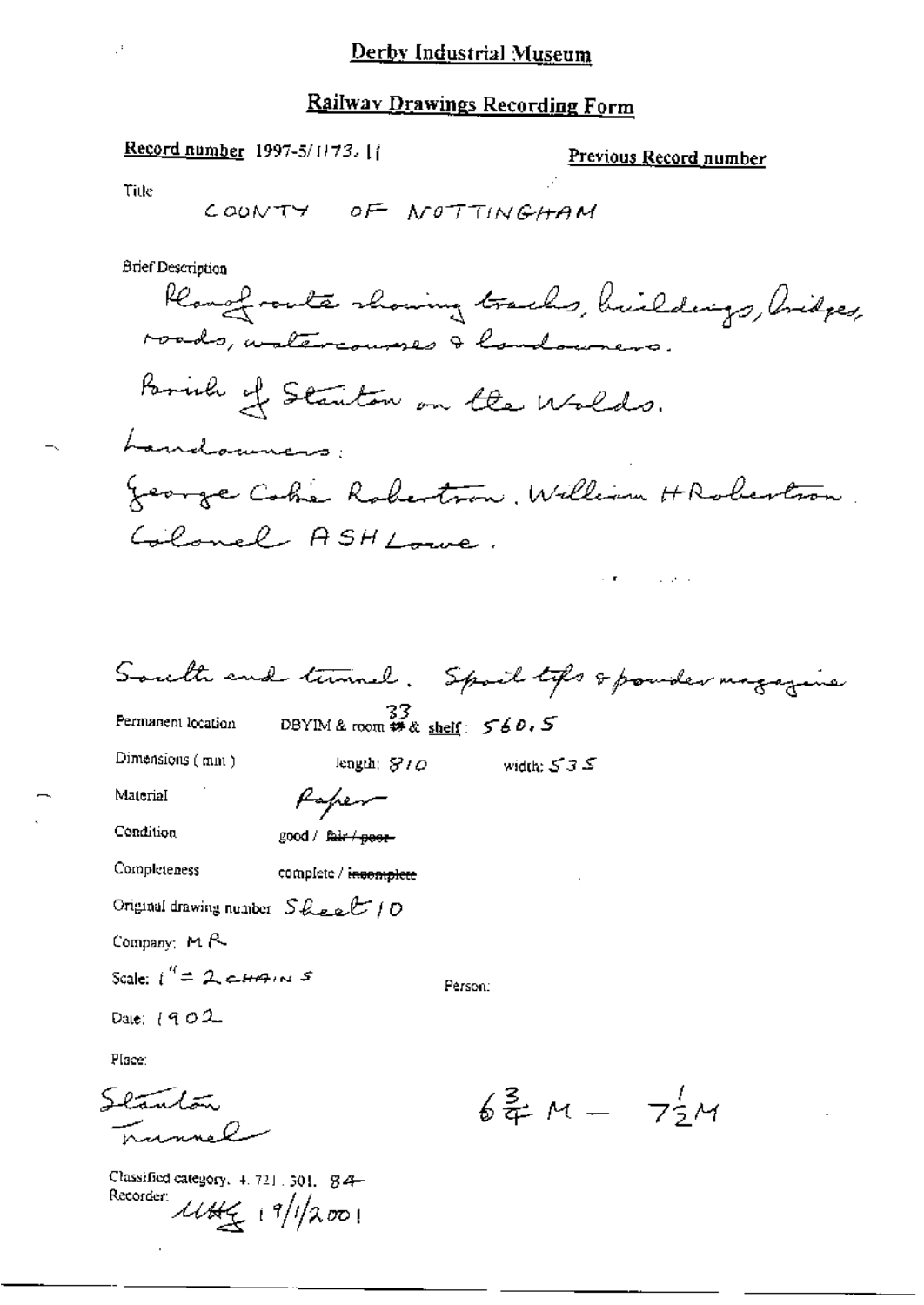k.

### Record number 1997-5/1173, 12-

#### Previous Record number

Title

н.

f,

**Brief Description** 

Station area.

Permanent location

DBYIM & room  $\frac{33}{48}$  a shelf:  $560.5$ 

Dimensions (mm)

width:  $535$ length:  $S'$  to

Material

Condition

Completeness

complete / incomplete

good / fair / peer-

Paper

Original drawing number  $SQ_{\text{cell}}$  /

Company: MR

Scale:  $i'' = 2$  cannot

Person:

Date:  $1902$ 

Place:

У.

Widmerpool<br>Slation

Classified category: 4, 721, 301, § 4-Recorder:  $\mathcal{U}\mathcal{U}\left(\frac{1}{2}\right)$  19/1/2001

 $74 M - 84 M$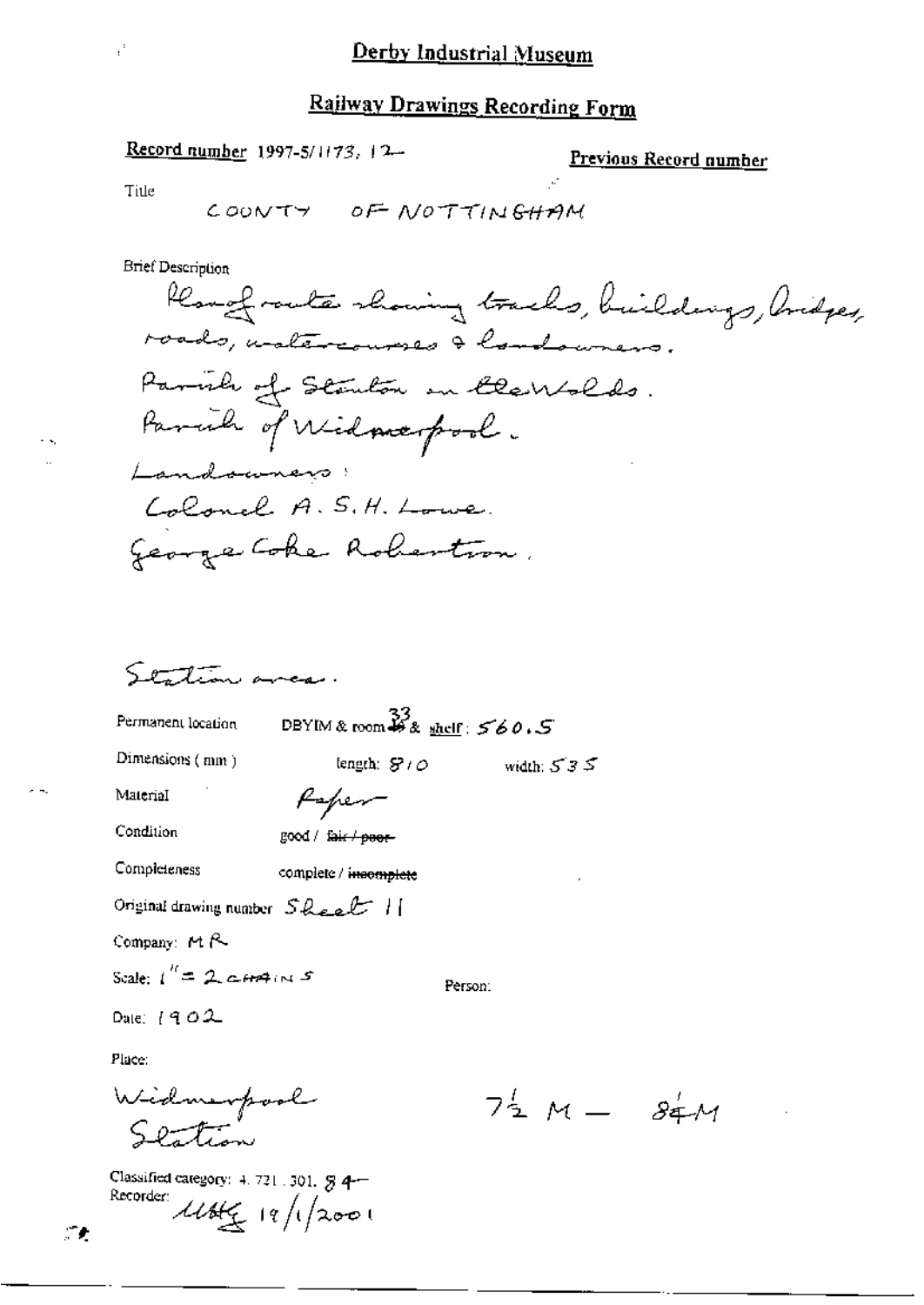## Record number 1997-5/1173, 13

## Previous Record number

 $\overline{a}$ 

Title

**Brief Description** 

|                                                | Grossing over Fosse Road.                     |                          |
|------------------------------------------------|-----------------------------------------------|--------------------------|
| Permanent location                             | DBYIM & room $\frac{33}{48}$ & shelf: $560.5$ |                          |
| Dimensions (mm)                                | length: $S/O$                                 | width: $535$             |
| Material                                       | Kapen                                         |                          |
| Condition                                      | good / fai <del>r / poor-</del>               |                          |
| Completeness                                   | complete / i <del>ncomplete</del>             |                          |
| Original drawing number $S_{\text{break}}$ (2- |                                               |                          |
| Company: $M \uparrow \sim$                     |                                               |                          |
| Scale: $1'' = 2$ cannot                        |                                               | Person:                  |
| Date: $1902$                                   |                                               |                          |
| Place:                                         |                                               |                          |
|                                                |                                               | $\cdot$ <b>x</b> $\cdot$ |

 $84M - 9M$ 

Classified category: 4, 721, 501,  $\sqrt{8}$  4-Recorder  $11/200$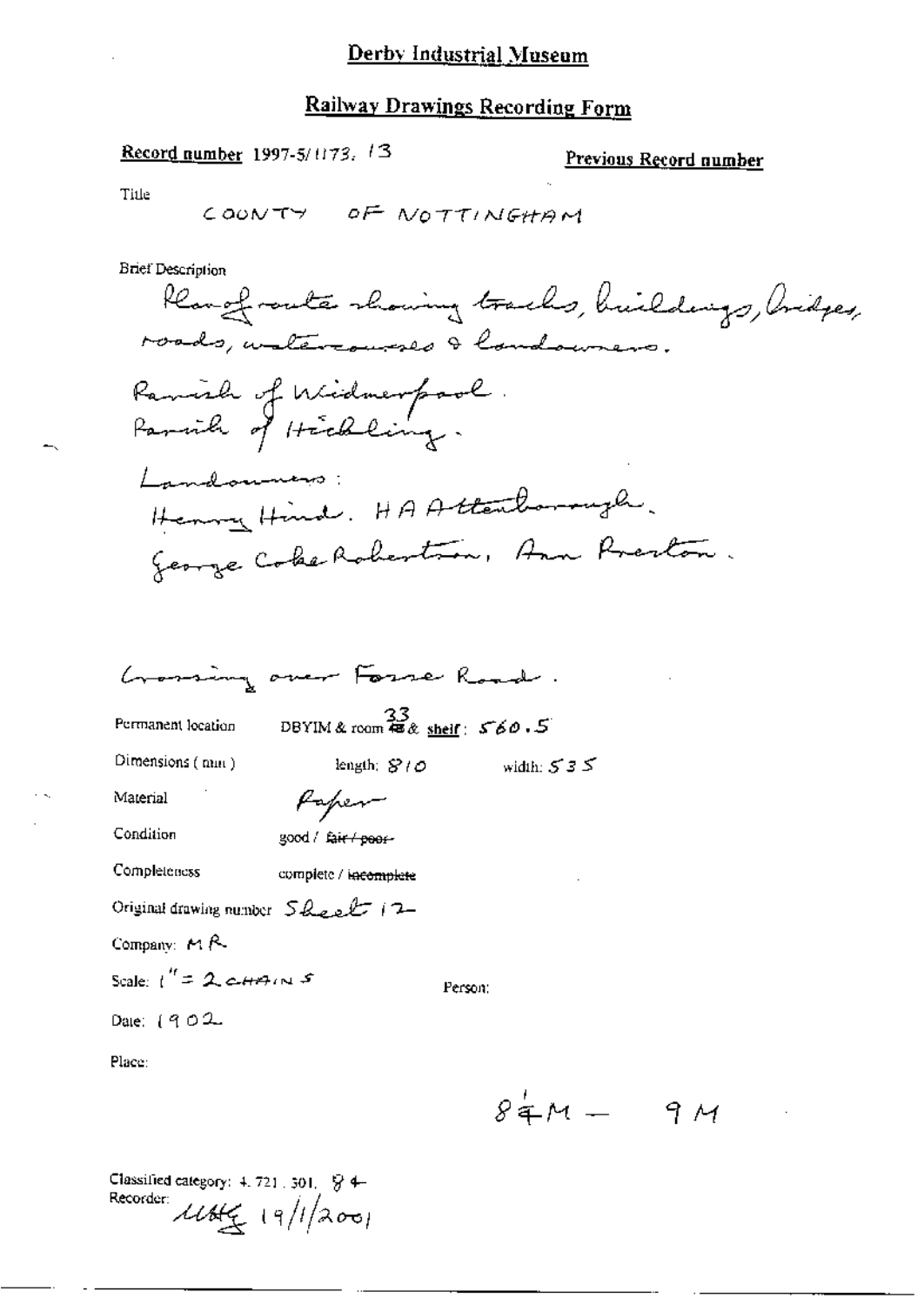### Record number 1997-5/1173, 14

Previous Record number

 $94/1$ 

Title

**Brief Description** 

Rearefronte showing tracks, buildings, bridges, roads, watercourses & londowners. Parish of Hickling. tominh of upper Broughton. Landonners: Henry AAttenborough Rue WJ Cruft. Solomon Woodroffe.

| Permanent location                     | DBYIM & room $\overset{33}{\ast}$ & shelf : 560.5 |         |              |
|----------------------------------------|---------------------------------------------------|---------|--------------|
| Dimensions $(mn)$                      | length: $S^2$ / $O$                               |         | width: $535$ |
| Material                               | Hapen                                             |         |              |
| Condition                              | good / fai <del>r / poer</del> -                  |         |              |
| Completeness                           | complete / incomplete                             |         |              |
| Original drawing number $SL_{2n}L$   3 |                                                   |         |              |
| Company: $H R$                         |                                                   |         |              |
| Scale: $t'' = 2$ cross $s$             |                                                   | Person: |              |
| Date: $(902)$                          |                                                   |         |              |
| Place:                                 |                                                   |         |              |
|                                        |                                                   |         |              |

Classified category: 4, 721, 301. 8 4-Recorder:  $\mathcal{U}\mathcal{B}\mathcal{L}_{\mathcal{I}}$  19/1/2001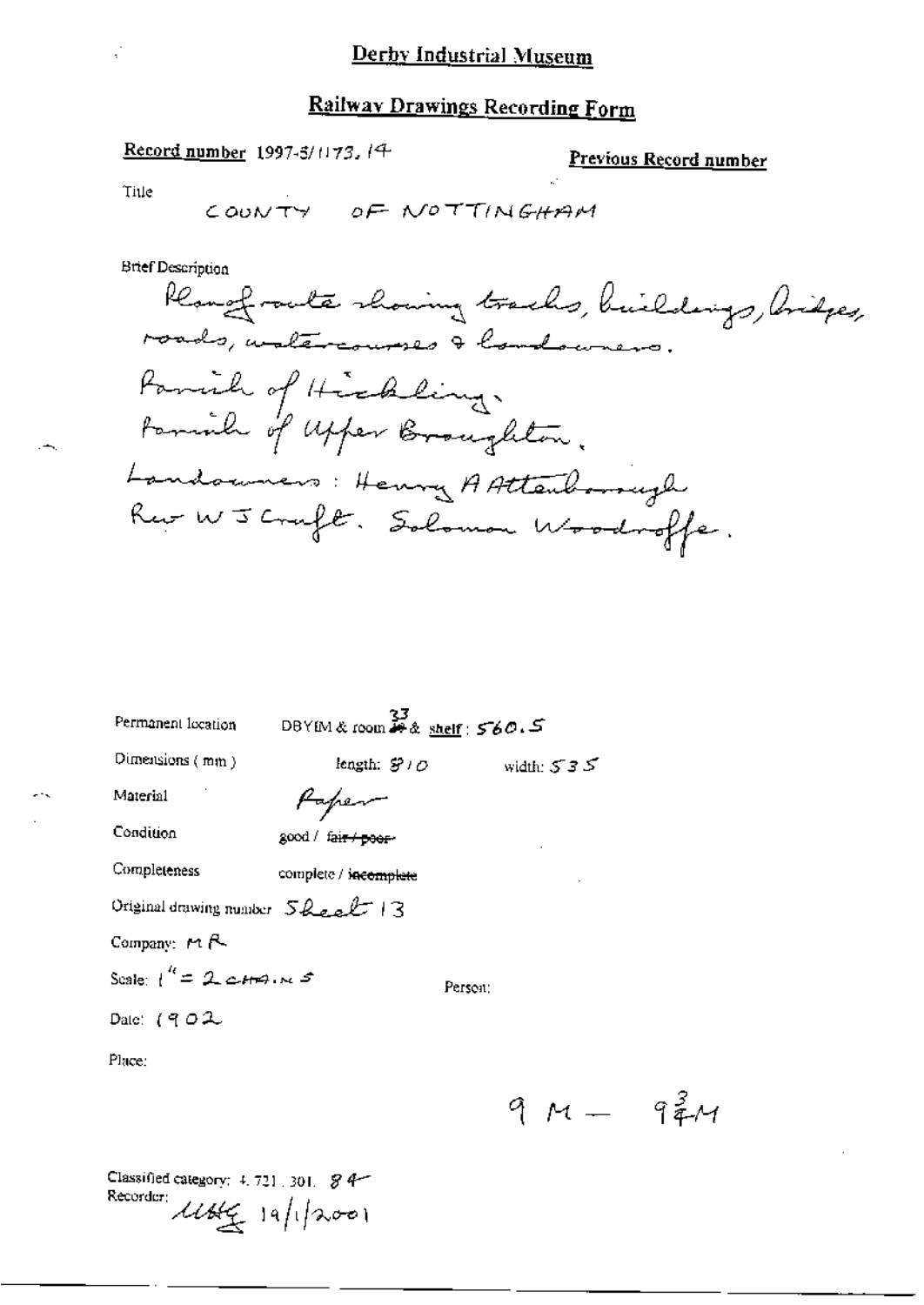Ú,

## Record number 1997-5/1173, 15

## Previous Record number

Title

**Brief Description** 

| Permanent location                                | 33<br>DBYIM & room # & shelf · 5 60.5 |              |
|---------------------------------------------------|---------------------------------------|--------------|
| Dimensions $(mn)$                                 | length: $S^{\prime}$ O                | width: $535$ |
| Material                                          | Paper-                                |              |
| Condition                                         | good / fa <del>ir / poer</del> -      |              |
| Completeness                                      | complete / incomplete                 |              |
| Original drawing number $S_{\text{Roch}} f$ / $f$ |                                       |              |
| Company: $M$ $\sim$                               |                                       |              |
| Scale: $t'' = 2$ ctrains                          |                                       | Person:      |
| Date: $(902$                                      |                                       |              |
| Place:                                            |                                       |              |
|                                                   |                                       | ×2           |

 $9^{\frac{3}{4}}M - 10^{\frac{1}{2}}M$ 

Classified category: 4, 721, 301, 84-Recorder:  $19/12001$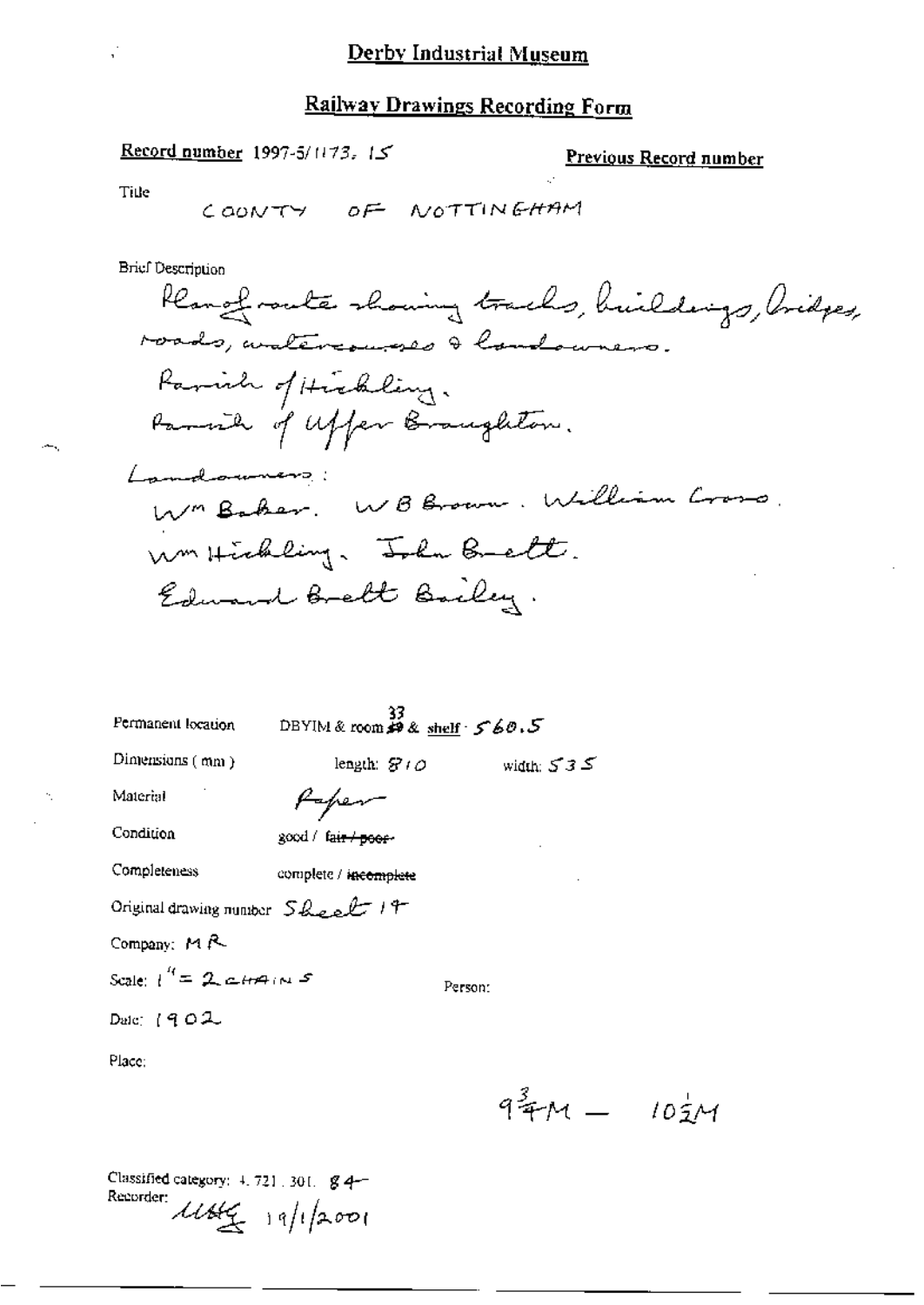Record number 1997-5/1173, 16 Previous Record number Title COUNTY OF NOTTINGHAM COUNTY OF LEIGESTER **Brief Description** Rough route showing tracks, buildings, bridges, roads, untercourses & landowners. Parish of Broughton. Family of Old Dolly on theirslds. Landonniers: William Cross, William Windley. Rev Thomas W windlay, William Orson. Philip P Bourverie, The How Louisa Hay. Station ancor. DBYIM & room 33 shelf : 560.5 Permanent location Dimensions (mm) length:  $S10$ width:  $535$ Paper Material Condition good / fair + peer-Completeness complete / incomplete Original drawing number  $SQ_{ex}\& H$ Company:  $M \uparrow \sim$ Scale,  $i'' = 2$  correlations Person. Date:  $1902$ Place: Uffer Broughton  $105M - 114M$ Station

Classified category:  $4.721 - 301$ ,  $84$ Recorder:  $11/2001$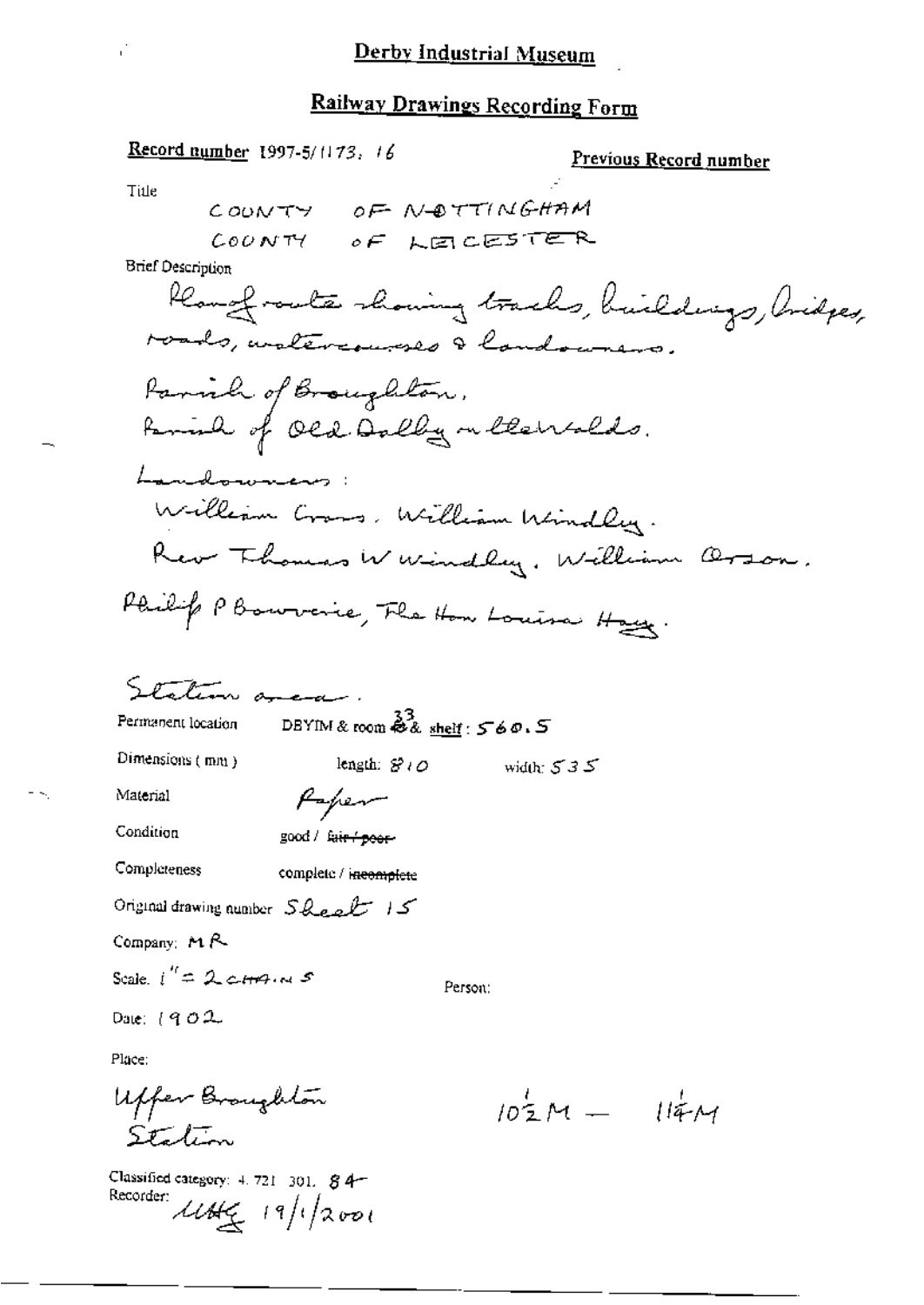## **Railway Drawings Recording Form**

Record number 1997-5/1173, 17

Previous Record number

Title

COUNTY OF LEICESTER

**Brief Description** 

Rear of route showing tracks, buildings, bridges, roads, untercourses I handowners. Parish of Old Dolly on the Wolds. Landowners Philip P Boincine, The Hor Louisa Hay, William Brewtwall, John S Crossley.

ك 3 تا width:

Station area

DBYIM & room # & shelf: 560.5

length:  $S1O$ 

Dimensions (mm)

Permanent location

Material

Condition

good / fair + peer-

Paper

Completeness

complete / incomplete

Original drawing number  $S_{\text{break}}$  | 6

Company:  $M$   $R$ 

Scale:  $1^{4}$  = 2 ctrains

Person:

Date: 1902

Place:

Old Dally Station

Classified category:  $4.721.301.94$ Recorder: 11644 19/1/2001

 $114M - 12M$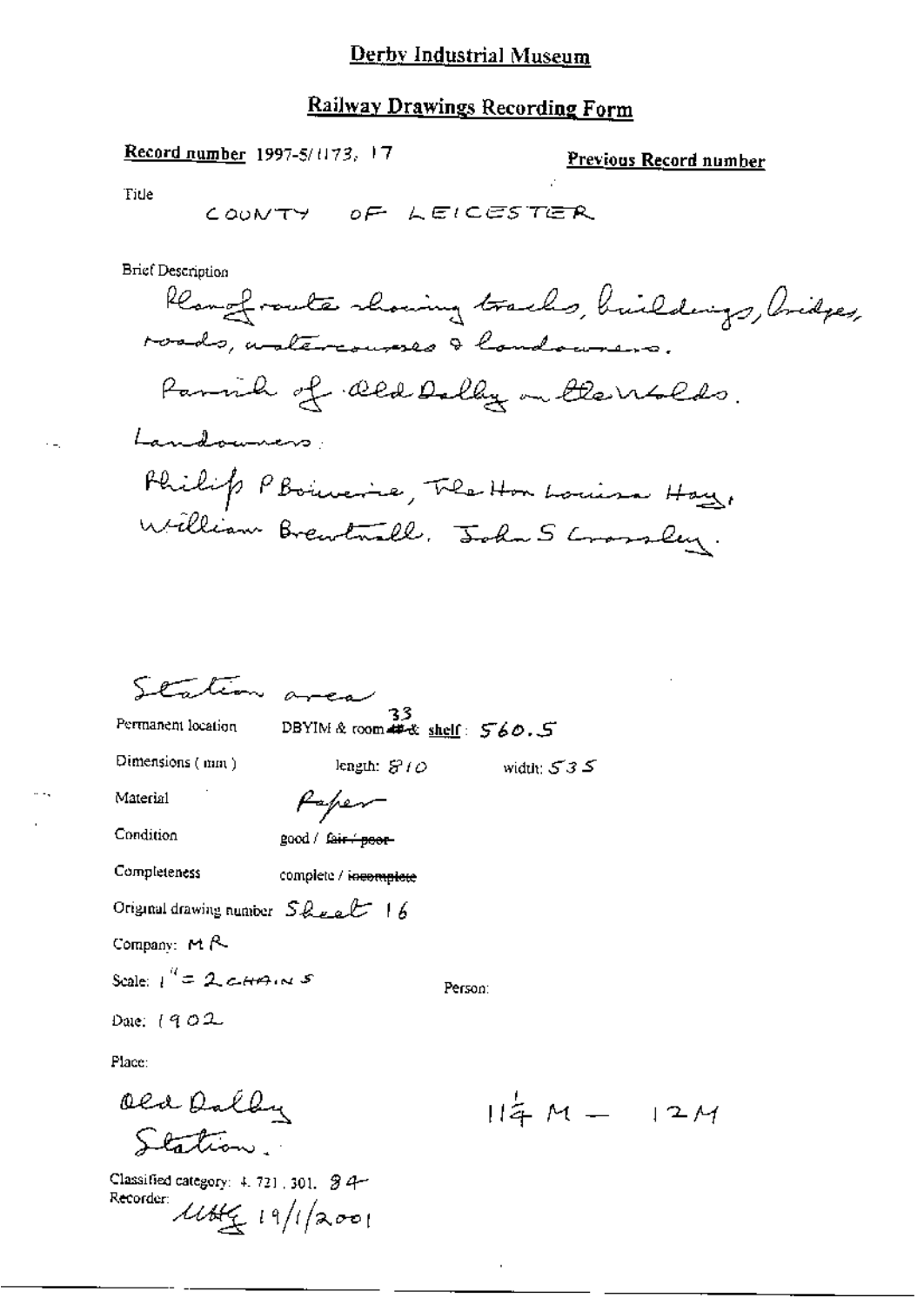### **Railway Drawings Recording Form**

**Record number 1997-5/1173, 18** 

Previous Record number

Title

**Brief Description** 

Remofrants showing tracks, huildings, Aridges, roads, watercourses & londowners. Parish of Old Delby on the wolds. Family of Sacrelly. Landowners! John S Crossley, John Osmarton. Daniel News. Earl of Aylenford. Sunction to Warlacky Rit. Ford anca, Grimston Funnel. DBYIM & room  $\overset{33}{\leftrightarrow}$  & shelf:  $\overset{56}{\circ}$  &  $\overset{0}{\circ}$ .5 Permanent location Dimensions  $(mm)$ leagth:  $S1O$ width:  $535$ Paper Material Condition good / fair / peor-Completeness complete / incomplete Original drawing number Sleet 17

Company: MR

Scale:  $1'' = 2$  city in 5

Person;

Date:  $(902$ 

Place:

Old Gally  $\frac{1}{2}$ 

Classified category: 4, 721, 301, \$4-Recorder:  $11/12001$ 

 $12M - 124M$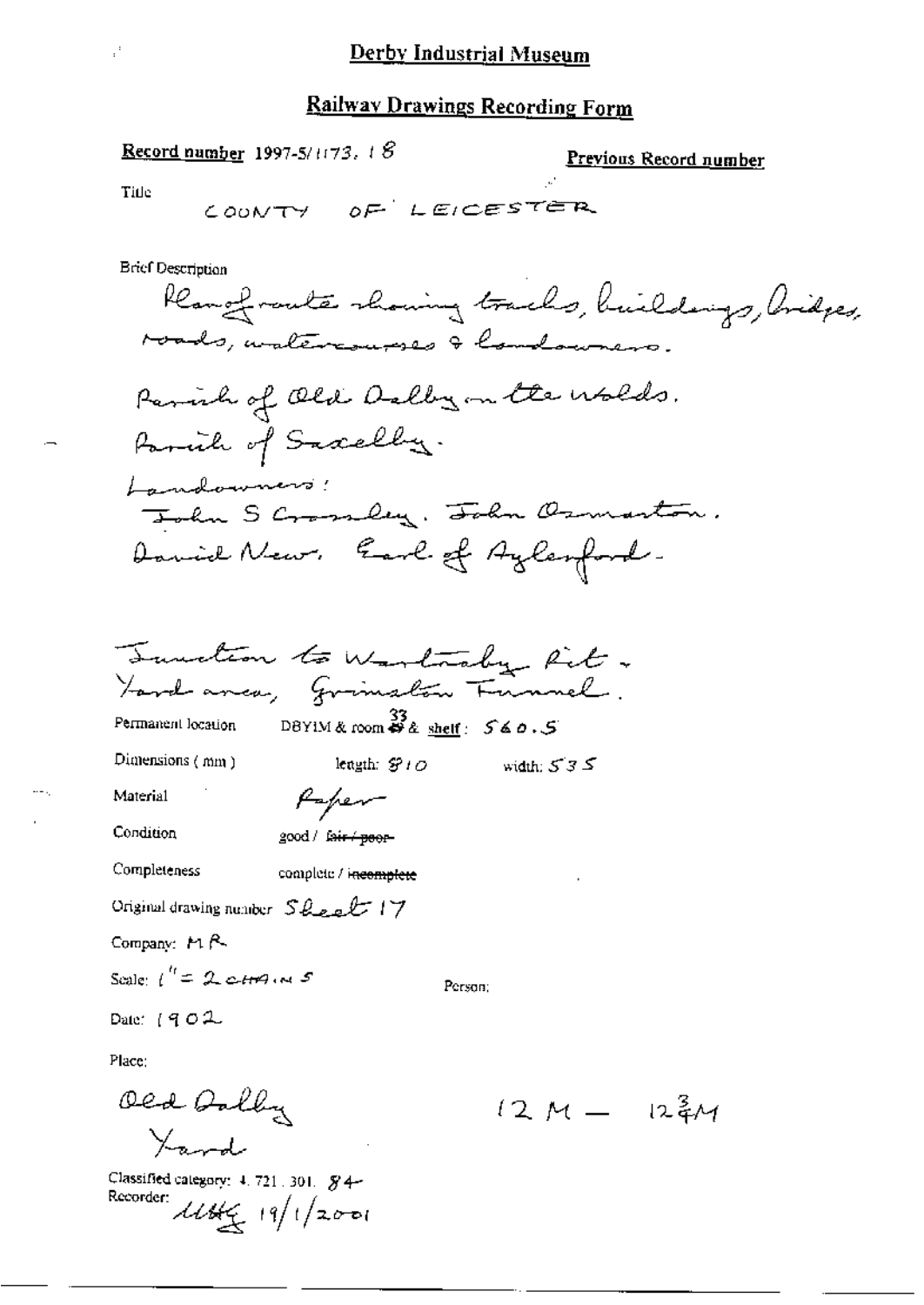Record number 1997-5/1173, 19

Previous Record number

Title

**Brief Description** 

Rangfrowte showing tracks, buildings, Arispes, roads, watercourses I handowners. Family of Sancelly. Parrick of Grimslan. Landonniers: Earl of Aylenford. James Robinson. The Right Hon Henesga End of Aylanford. William Wright. Groundon Concred Way with Saxalby Lodge on top DBYIM & room  $\mathbb{Z}_a$  shelf:  $\mathcal{S}_b$ 0.5 Permanent location Dimensions (mm) length:  $S10$ width: 535 Material Paper Condition good / fair / poor-

Completeness complete / incomplete

Original drawing number  $S_{\text{ReLU}}$  |  $8$ 

Company: MR

Scale:  $t'' = 2e+4u$ 

Date:  $(902$ 

Place:

Grimsten Tunnel

Classified category:  $\pm$ , 721, 301,  $\angle$ 4-Recorder: 14/1/2001

Person:

 $12\frac{3}{7}M - 13\frac{1}{2}M$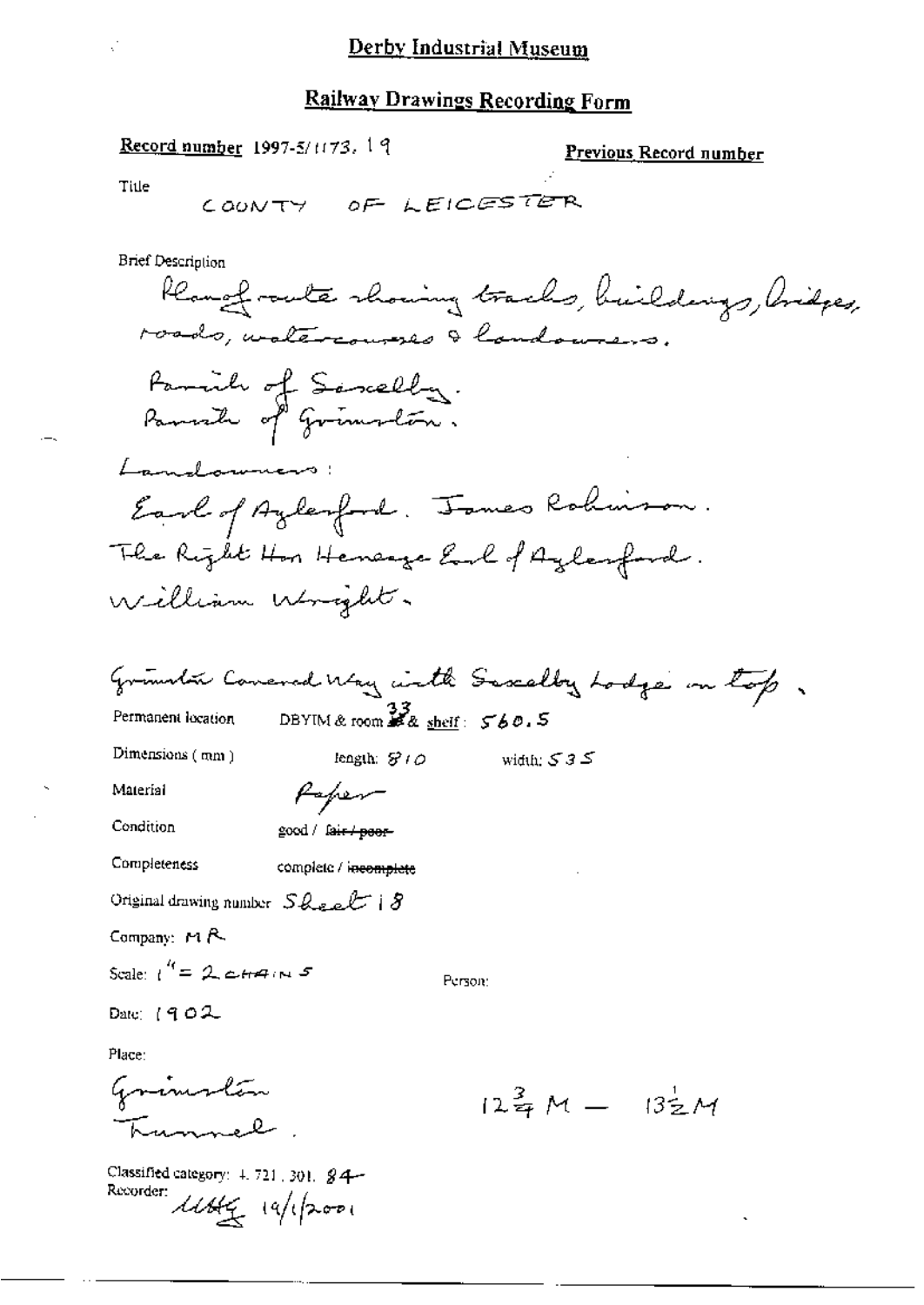#### **Railway Drawings Recording Form**

#### Record number 1997-5/1173, 20

Previous Record number

Title

**Brief Description** 

COUNTY OF LEICESTER

Kempfrants showing tracks, huildings, bridges, roads, watercourses I handowners. Parcile of Saxelly. Landouners: The Rt Hon Henerge Earl of Aylesford.

Station area

53<br>DBYIM & room ## & shelf:  $560.5$ 

length:  $S1Q$ 

Permanent location

Dimensions (mm)

width:  $535$ 

Person:

Paper

Condition

Material

good / fair / poor-

Completeness complete / incomplete

Original drawing number Sheet 19

Company: MR

Scale:  $1'' = 2$  crassing s

Date:  $(902$ 

Place:

Grimston Station

Classified category:  $4.721 - 301$ .  $94 -$ Recorder:  $4445 (8/1200)$ 

 $13\frac{1}{2}M - 194M$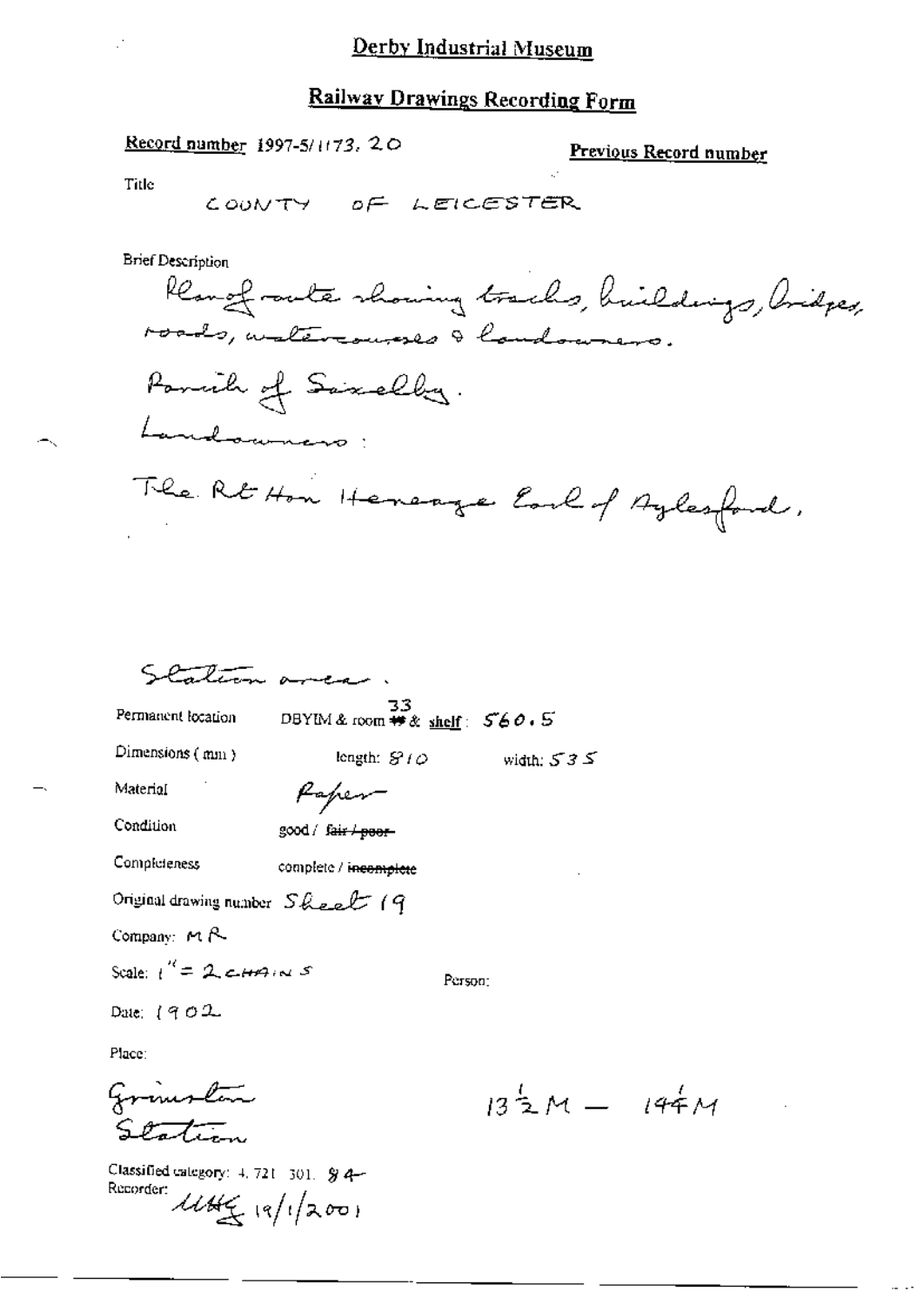# **Railway Drawings Recording Form**

ż

Record number 1997-5/1173, 2 |

Previous Record number

Title

 $\rightarrow$ 

**Brief Description** 

| Permanent fecation                                      | -33<br>DBYIM&room ##& <u>sheif</u> :560 + 5 |                              |
|---------------------------------------------------------|---------------------------------------------|------------------------------|
| Dimensions (mm)                                         | length: 810                                 | width: $535$                 |
| Material                                                | Kapen                                       |                              |
| Condition                                               | good / Fair / peer-                         |                              |
| Completeness                                            | complete / invomplete                       |                              |
| Original drawing number $S_{\text{break}}/Z_{\text{C}}$ |                                             |                              |
| Company: $H R$                                          |                                             |                              |
| Scale: $i'' = 2$ carried 5                              |                                             | Person:                      |
| Date: $[902]$                                           |                                             |                              |
| Place:                                                  |                                             |                              |
| Somelby                                                 |                                             | $14$ $\stackrel{1}{4}$ M $-$ |
|                                                         |                                             |                              |

 $14$  aM -  $15M$ 

Classified category: 4, 721, 301, 94-Recorder:  $11466 - 19/12001$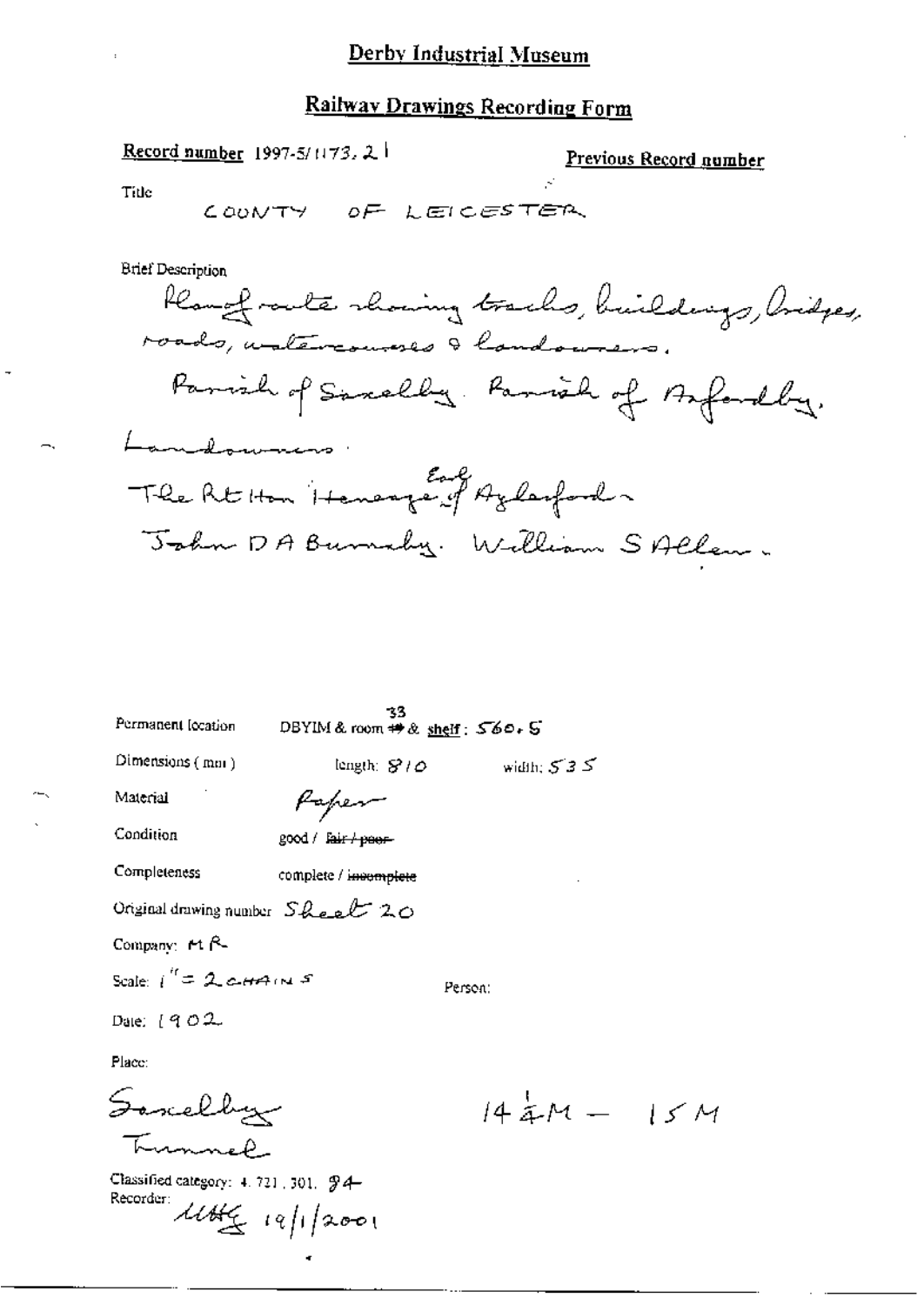Record number 1997-5/1173, 2, 2

Previous Record number

 $15\frac{3}{4}$ M

Title

**Brief Description** 

Rangfrants showing tracks, buildings, Aridges, roads, instereouses & landourers. Parish of Asfordly. Landwinners Daniel Hall, Insper Houghton. Henry V Fowlar. John Aird.

| Permanent location                              | $0$ BYIM & room # & shelf: $560.5$ |         |              |
|-------------------------------------------------|------------------------------------|---------|--------------|
| Dimensions $(mn)$                               | length: $S10$                      |         | width: $535$ |
| Material                                        | Kaper                              |         |              |
| Condition                                       | good / Fair + poer-                |         |              |
| Completeness                                    | complete / i <del>ncomplete</del>  |         |              |
| Original drawing number $S_{\text{Rec}}E \, 21$ |                                    |         |              |
| Company: $M \uparrow \sim$                      |                                    |         |              |
| Scale: $1'' = 2$ corrent $S$                    |                                    | Person: |              |
| Date: $1902$                                    |                                    |         |              |
| Place:                                          |                                    |         |              |
| Holwell                                         |                                    |         | 15 M —       |
| Sidings                                         |                                    |         |              |

Classified category: 4, 721, 301, \$4-

 $11446$   $(9/12001$ 

Recorder: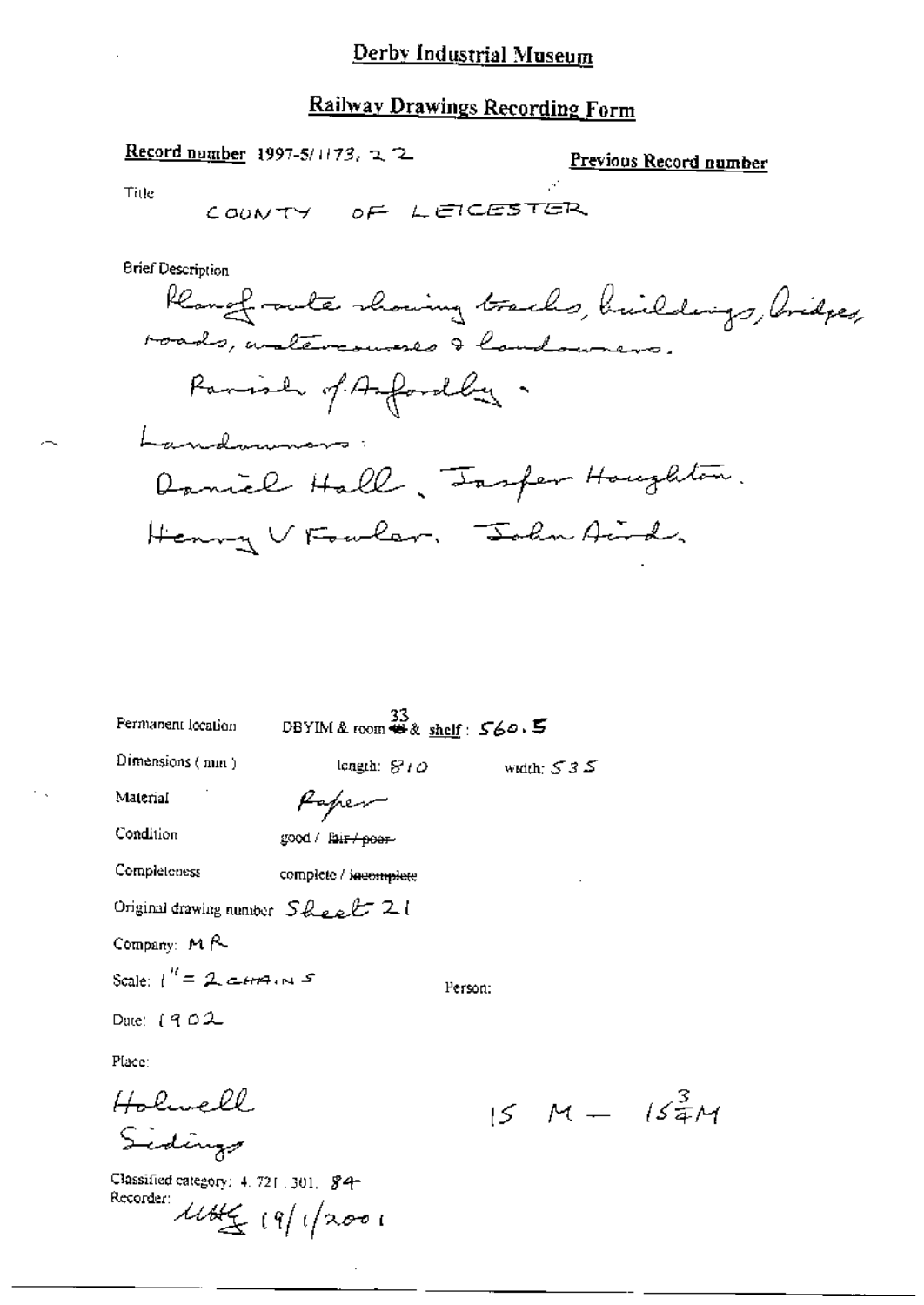Record number 1997-5/1173, 2 3

Previous Record number

Title

**Brief Description** 

Rearefrente showing tracks, buildings, bridges, roads, watercourses & handowners. Parish of Anfordly. Parish of Sysonly (Formerly Rinsh of Mellen Mouling). Landounces: Tasper Houghton. Ishuttind. Rev Lohn Cartwell, Earl of Bershorough.

Holanell FrontHoods. Holanell midnigs, DBYIM & room  $\frac{33}{48}$ & shelf:  $560.5$ Permanent location Dimensions (mm) length:  $810$ ک 3 S widde: ک **Material** Paper Condition good / fair i poor Completeness complete / incomplete Original drawing number  $S_{\text{break}} E$  22 Company:  $M \uparrow$ Scale  $1'' = 2$  correlations Person. Date:  $[902]$ 

Place:

Asfordby

Classified category: 4, 721, 301, 84-Recorder: 11th (9/1/2001

 $15^{\frac{3}{4}}M - 16^{\frac{1}{2}}M$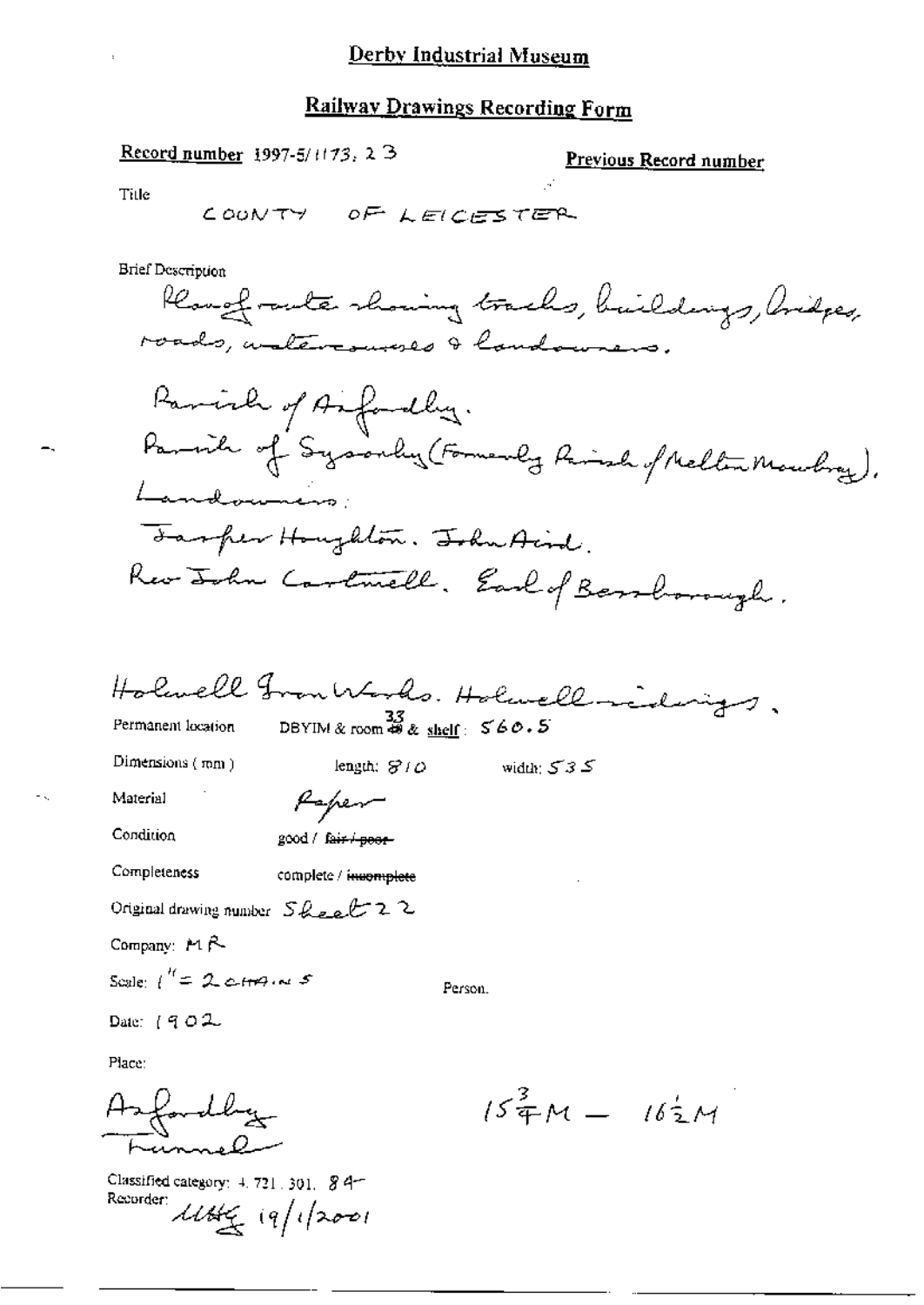## **Railway Drawings Recording Form**

### Record number 1997-5/1173, 24

#### Previous Record number

Title

**Brief Description** 

Rangfrants showing tracks, buildings, bidges, roads, untercourses & handowners. Parish of Sysonly (Formerly Melton Mowlong) Parcite of Melton Mawbray. Landonnins Earl of Bendonaugh William Cooke. Amos Euren.

|                                  |                                                         |         | Crossing River Eye. Under GN&LNW Rly. |  |
|----------------------------------|---------------------------------------------------------|---------|---------------------------------------|--|
| Permanent location               | DBYIM & room $\stackrel{33}{\bullet}$ & shelf : $560.5$ |         |                                       |  |
| Dimensions (mm)                  | length: $S^{\prime}$ / $O$                              |         | width: $535$                          |  |
| Material                         | Kapen-                                                  |         |                                       |  |
| Condition                        | good / fa <del>ir / poor-</del>                         |         |                                       |  |
| Completeness                     | compicte / <del>incomplete</del>                        |         |                                       |  |
| Original drawing number Sheet 23 |                                                         |         |                                       |  |
| Company: $M$ $R$                 |                                                         |         |                                       |  |
| Scale: $1'' = 2$ corrent $s$     |                                                         | Person: |                                       |  |
| Date: $(902$                     |                                                         |         |                                       |  |
| Place:                           |                                                         |         |                                       |  |

 $16\frac{1}{2}M = 17\frac{1}{4}M$ 

Classified category: 4, 721, 301, \$47 Recorder: 11/1/2001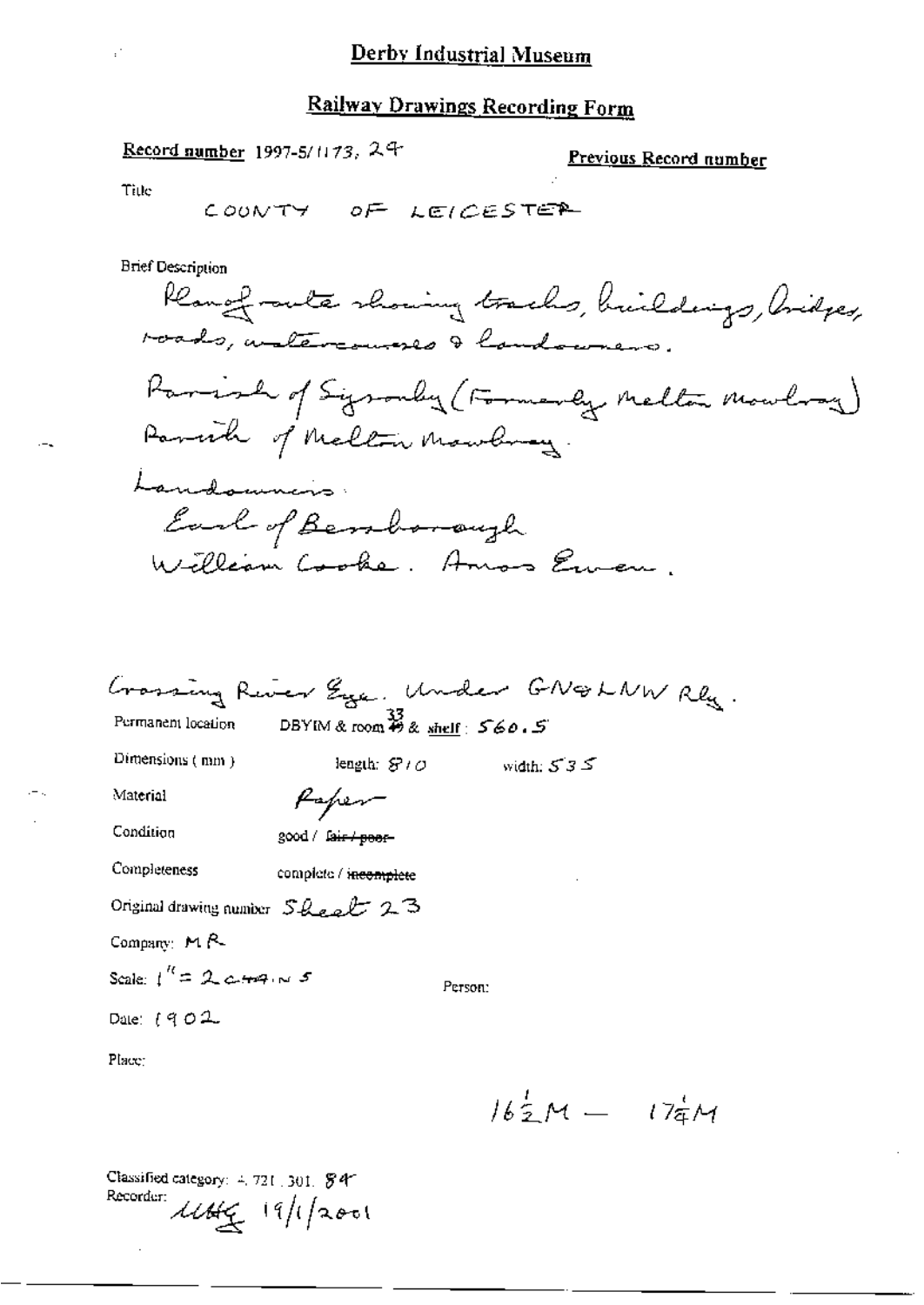$\mathbb{R}^2$ 

Record number 1997-5/1173, 2 5

Previous Record number

Title

l.

**Brief Description** 

| Permanent location      | 33<br>DBYIM& room # & shelf: 560.5        |              |  |
|-------------------------|-------------------------------------------|--------------|--|
| Dimensions $(mn)$       | length: $S$ ( $O$                         | width: $535$ |  |
| Material                | Kapen                                     |              |  |
| Condition               | good / Jai <del>r / poer-</del>           |              |  |
| Completeness            | complete / incomplete                     |              |  |
|                         | Original drawing number $S\⊂>ek$ $2$ $4-$ |              |  |
| Company: $M R$          |                                           |              |  |
| Scale, $1'' = 2$ crains |                                           | Person:      |  |
| Date: $1902$            |                                           |              |  |
| Place:                  |                                           |              |  |
|                         |                                           | $17 - 7$     |  |

等 M - 購 M

Classified category: 4.721.301.  $84$ <br>Recorder:  $\angle U4\frac{1}{3}$  19/1/2001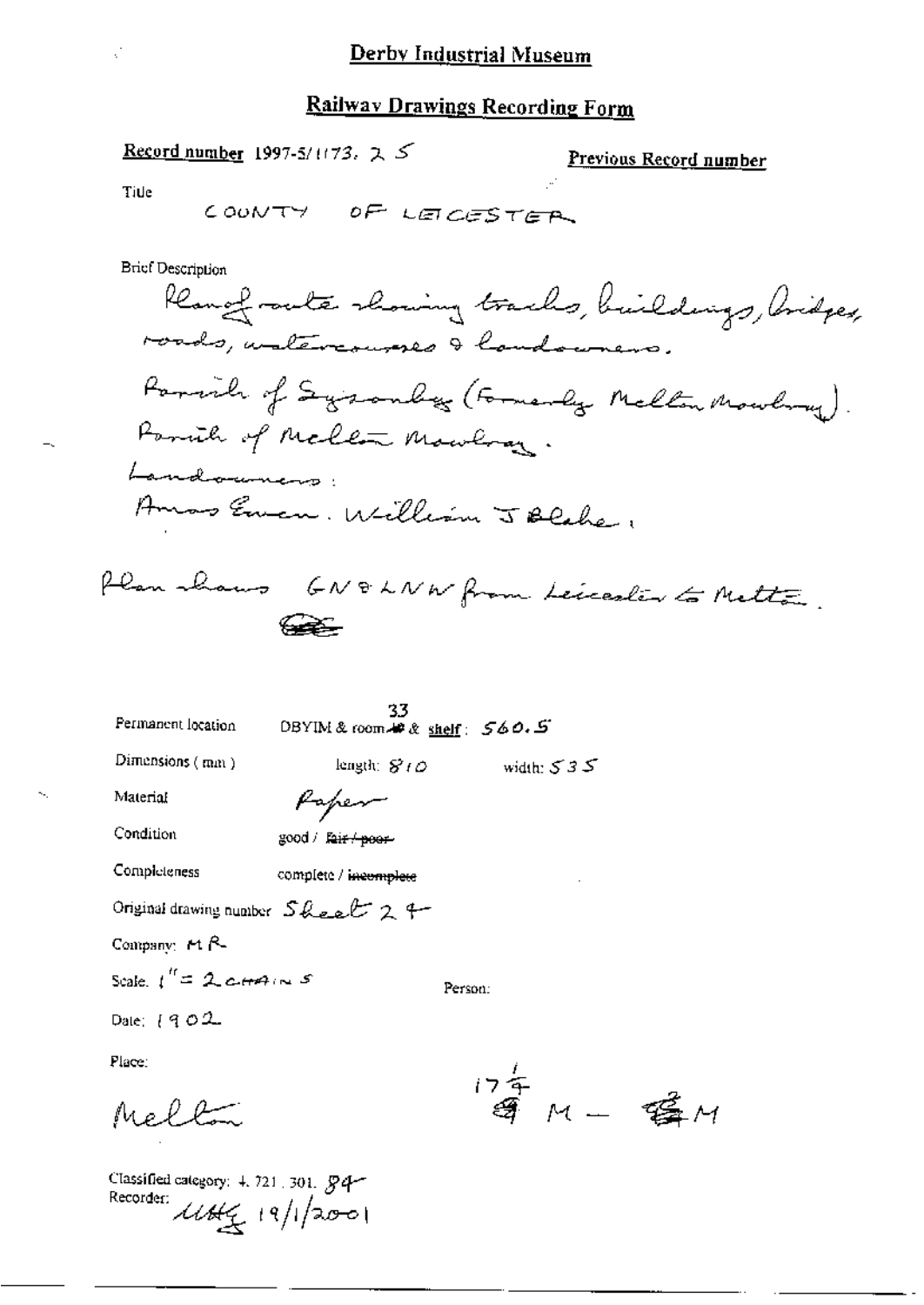## **Railway Drawings Recording Form**

 $\mathbf{A}$ 

 $\mathbf{a}$ 

Record number 1997-5/868

J

$$
Previous Record number  $\mu$   $\rho$   $\rho$   $\frac{32}{55}$
$$

Title

**Brief Description** 

Hom of produced route through Saxelling

\ndowing areas of land purchased from the

\nEnd of Aylerford, shaded pinh:

\nLoged dondrred - taken by act 
$$
f1872
$$

\nNot equal

\nForinh of Saxells, d and f. 1873

\nforinh of Saxells, d and f. 1873

Permanent location

DBYIM & toom 49 & shelf:  $(2.5$ 

Paper on folocie

length:  $(830 \text{ width: } 665)$ 

Dimensions (mm)

Material

Condition

good / fair / poor

Completeness complete / incomplete

Original drawing number  $\overline{I X}$  40  $\overline{45}$ 

Company: MR

Scale:  $1^{4}$  = 22 CHAINS

Sarayad by

Date: Oct  $1879$ 

Place:

arelley

Classified category: 4 721, 301, S4-Recorder:  $\mu$ uy 1-9-1999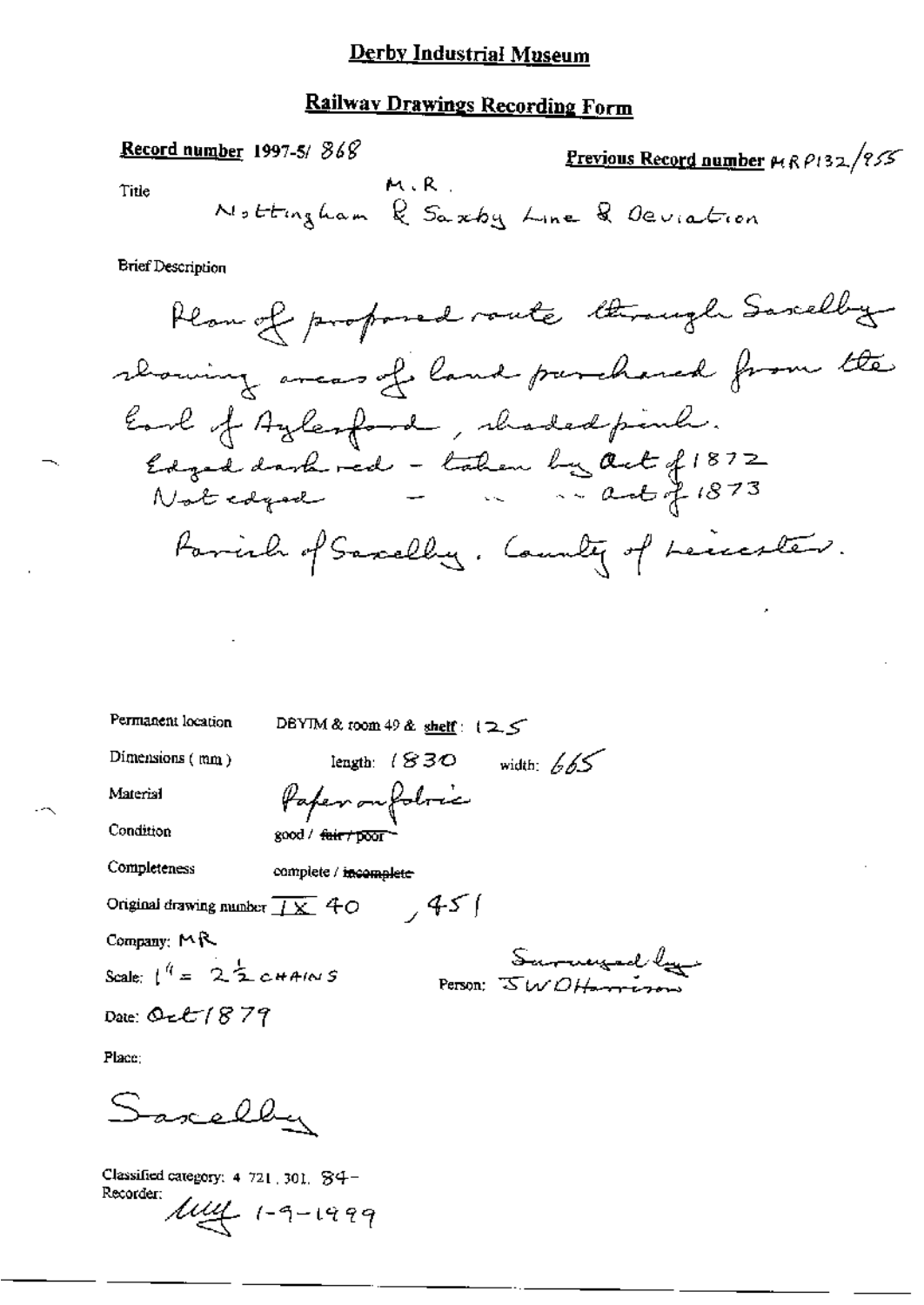Record number 1997-5/30 2

Previous Record number  $\mu$  RP132 / 33  $\eta$ 

Tiue

---

CLD DALBY

MR

**Brief Description** 



| Permanent Iocation                                                                                                                                                                                                 | DBYIM & room 49 & shelf $\cdot$ 7 $O$                               |  |
|--------------------------------------------------------------------------------------------------------------------------------------------------------------------------------------------------------------------|---------------------------------------------------------------------|--|
| Dimensions (mm)                                                                                                                                                                                                    | length: $113c$ width: $355$                                         |  |
| Material                                                                                                                                                                                                           | Paper on followic                                                   |  |
| Condition                                                                                                                                                                                                          | <b>good Thair / goor</b> Buittle                                    |  |
| Completeness                                                                                                                                                                                                       | complete / incomplete                                               |  |
|                                                                                                                                                                                                                    | Original drawing number $\beta$ if 3( $5/4$ i 51 $($ $/$ $/$ $/6$ ? |  |
| Company: $M \, R$                                                                                                                                                                                                  |                                                                     |  |
| Scale: $1^h = 4^p$ Fere T                                                                                                                                                                                          | Person:                                                             |  |
| Date: $95.1885$                                                                                                                                                                                                    |                                                                     |  |
| Place:<br>Old Dally                                                                                                                                                                                                |                                                                     |  |
| Classified category: $4.721 - 301$ $\blacktriangleright$ $\blacktriangleright$ $\blacktriangleright$ $\blacktriangleright$ $\blacktriangleright$ $\blacktriangleright$ $\blacktriangleright$ $\blacktriangleright$ |                                                                     |  |

Recorder: 1144 16.1.98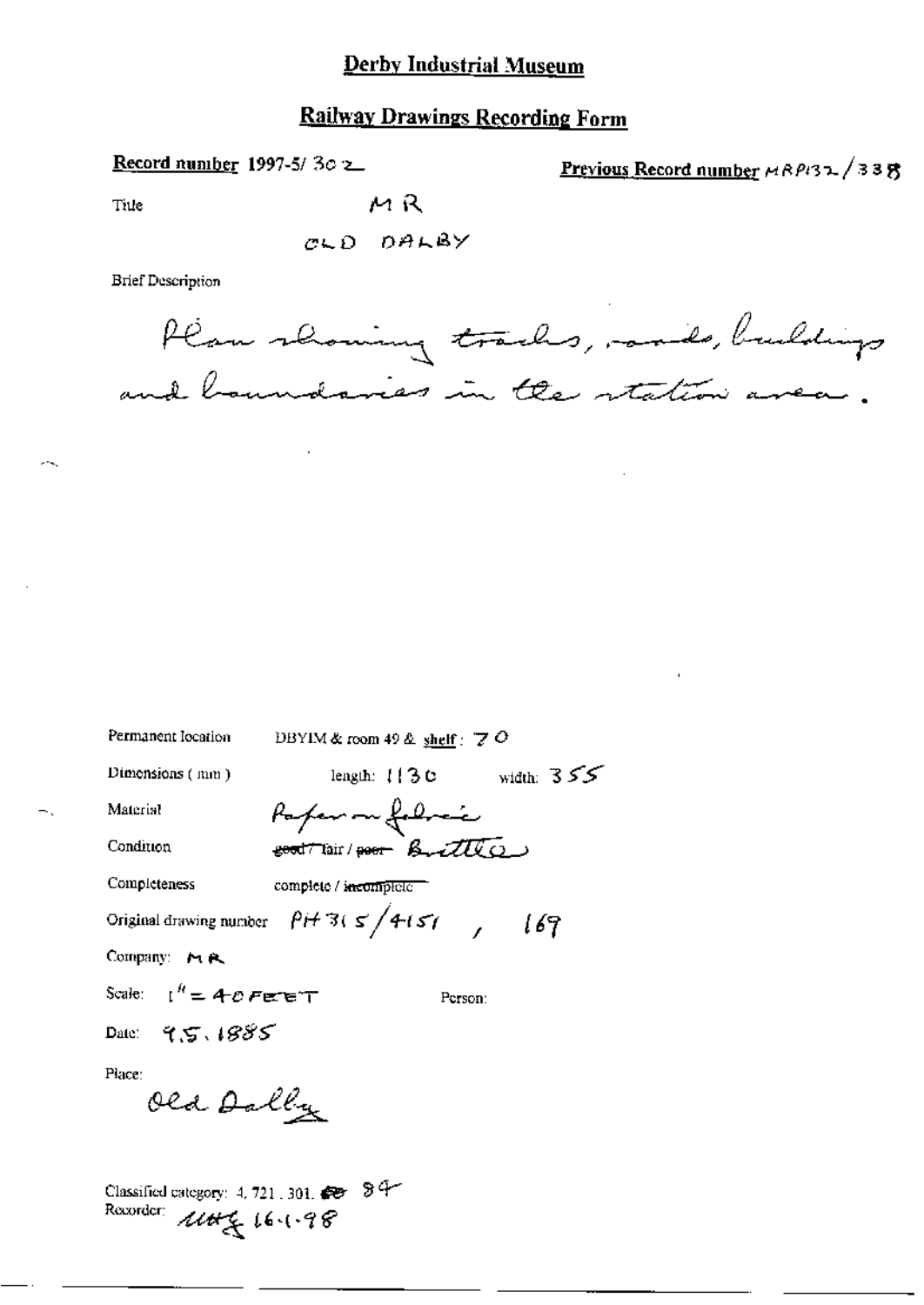## Record number 1997-5/55

Previous Record number  $MRPI32/48$ 

Title

**Brief Description** 

Permanent location DBYIM & room 49 & shelf :  $56$ Dimensions  $(mm)$ length:  $\zeta$  2.0 width: 355 Referan folice Material Condition good / fair/poor Completeness complete / incomplete- $73($ Original drawing number  $29Y$ Company: MA Scale:  $t^{\prime\prime} = 2.5 cH$ Person:  $F.W.\mathcal{F}$ Date: Janne 1887 Place:

Upper Broughton

Classified category: 4, 721, 301, 8 4-Recorder:  $4u_4$   $\sqrt{4}/1997$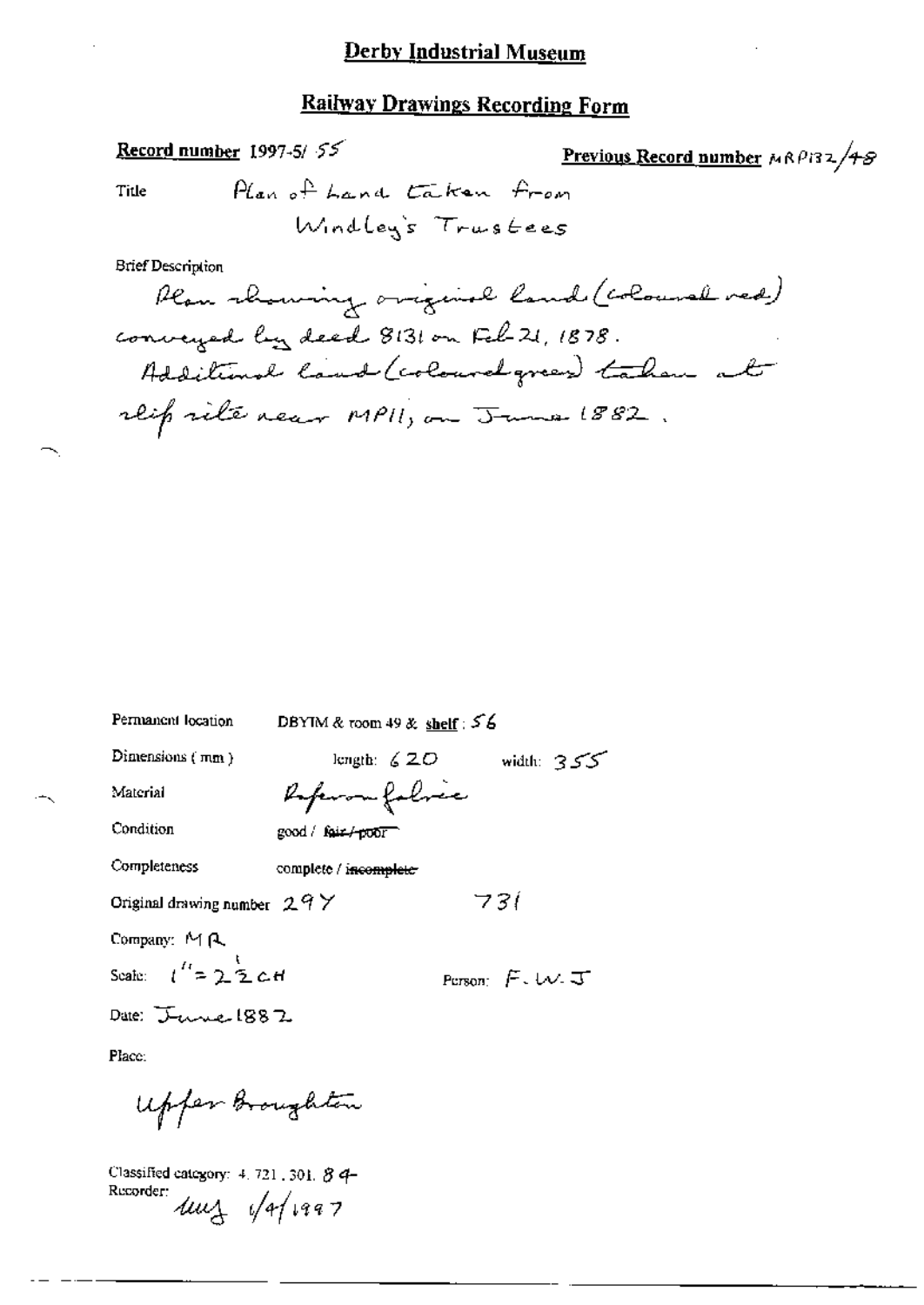## **Railway Drawings Recording Form**

#### Record number 1997-5/367

Previous Record number 
$$
MRP(32/41)
$$

Title

**Brief Description** 

Permanent location DBYIM & room 49 & shelf: 74-Dimensions (mm) length:  $540$  width:  $335$ Poper ou folose Material Condition good / fair / poor-Completeness complete / incomplete-Original drawing number  $31 \times$ Company: MA Scale:  $\int_{0}^{\pi} = 2\frac{1}{2}$ cHAINS Person:  $\subset$   $J\mathcal{D}$ Date:  $\frac{1}{2}$ alg  $1882$ Place: Upper Broughton Classified category: 4, 721, 301, 59 & Q-Recorder: May 17/2/98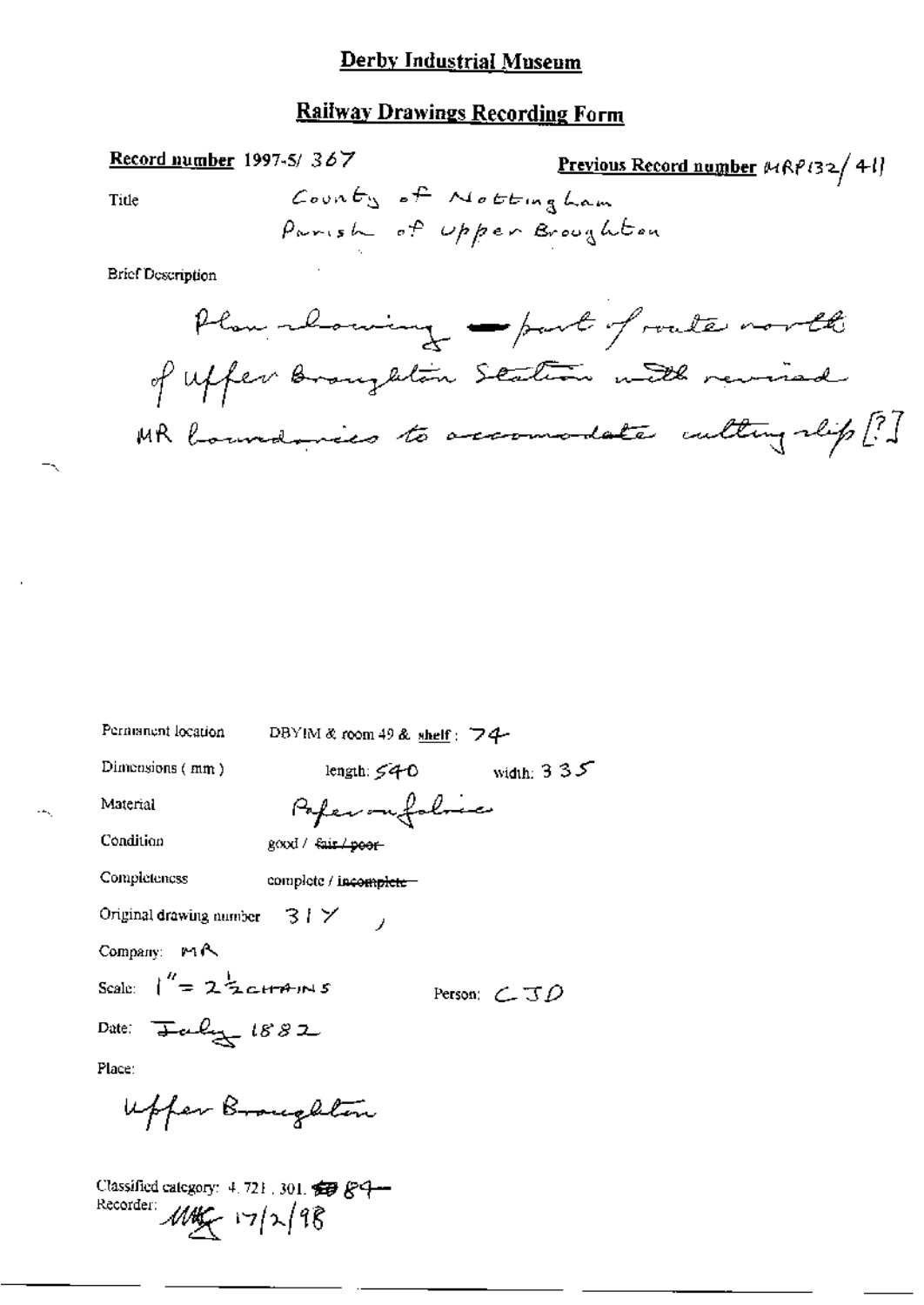## **Railway Drawings Recording Form**

### Record number 1997-5/ $5\%$

Previous Record number  $MRP13 \ge 1/666$ 

Title

Elevalton

**Brief Description** 

Plan of land, tracks, roads at Edwalten intalion showing hand Grald to the Brewill for aciess of Notts/Melton road

| Permanent location                 | DBYIM & room 49 & shelf . 87 |              |
|------------------------------------|------------------------------|--------------|
| Dimensions (mm)                    | length: $540$                | width: $565$ |
| Material                           | Paper on fobric              |              |
| Condition                          | good / fair+poor             |              |
| Completeness                       | complete / incomplete        |              |
| Original drawing number            | W41, 195                     |              |
| Company: MR                        |                              |              |
| Scale $1'' = 1 \in \mathbb{R}$ and | Person:                      |              |
| Date: $13/3/1890$                  |                              |              |
| <b>DI</b>                          |                              |              |

Place.

Edwall

Classified category: 4.721.301. 822 435 84 Recorder:  $1144 - 4/9/1999$